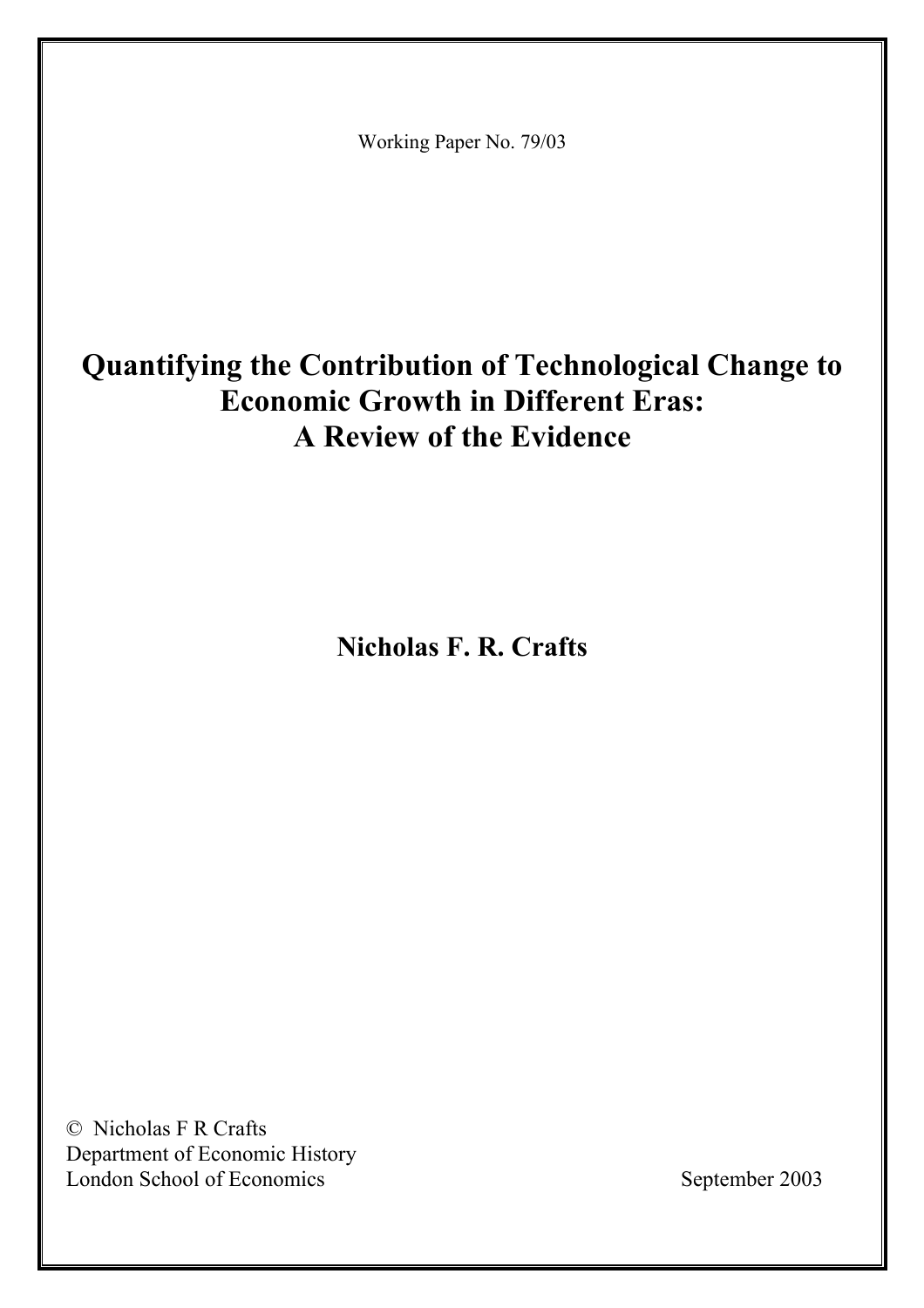Department of Economic History London School of Economics Houghton Street London, WC2A 2AE

| Tel:   | $+44(0)2079556399$              |
|--------|---------------------------------|
| Fax:   | $+44(0)2079557730$              |
| Email: | $n. \text{crafts}(a)$ lse.ac.uk |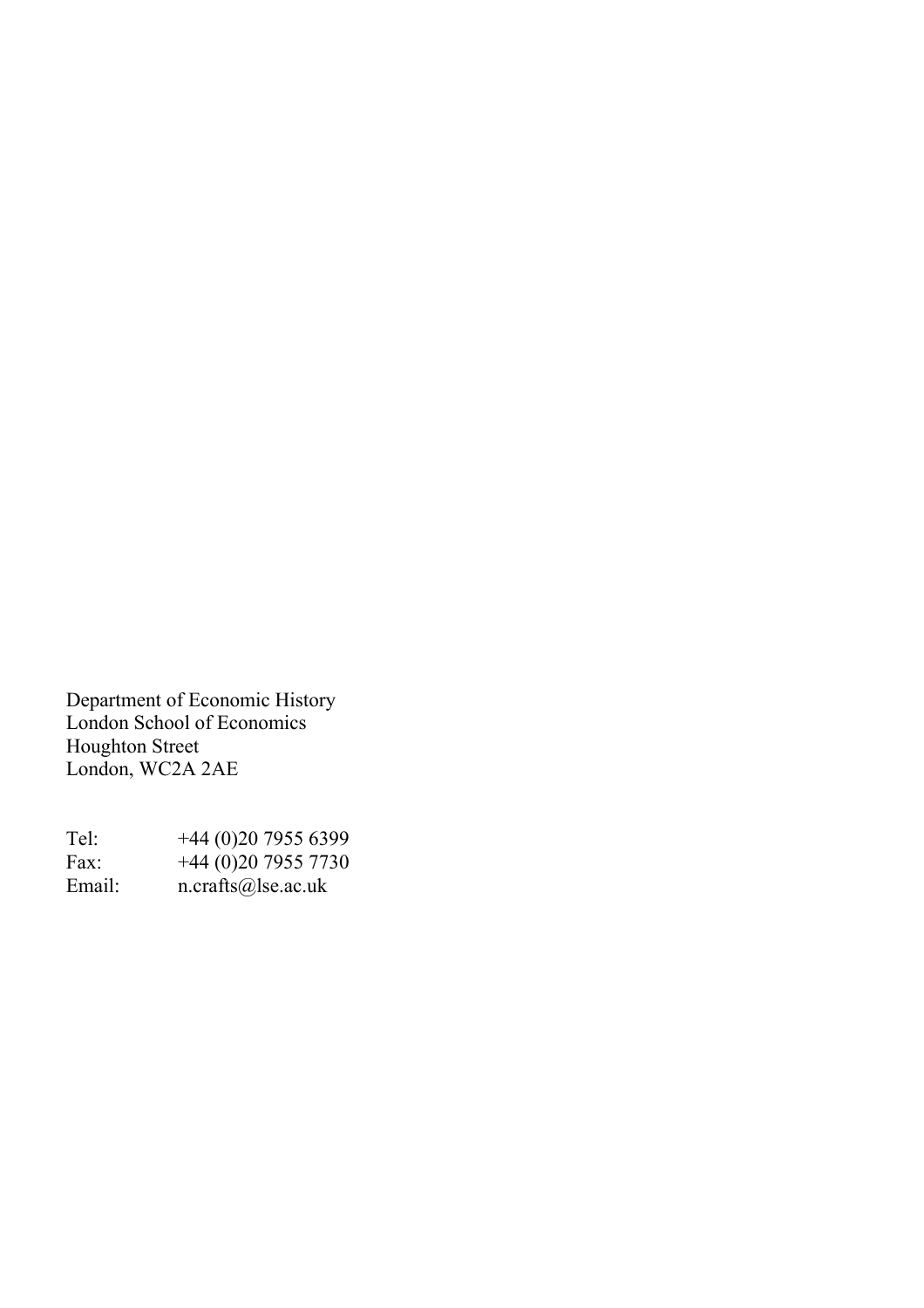# **Quantifying the Contribution of Technological Change to Economic Growth in Different Eras: A Review of the Evidence**

*Nicholas F. R. Crafts*[\\*](#page-2-0)

*"Our knowledge of economic history, of what production looked like 100 years ago, and of current events convinces us beyond any doubt that discovery, invention, and innovation are of overwhelming importance in economic growth... we could produce statistical evidence suggesting that all growth came from capital accumulation with no room for anything called technological change but we would not believe it"*  (Romer, 1993, p. 562)

#### **1. Introduction**

Most economic historians would surely endorse Paul Romer's view expressed above that technological progress lies at the heart of long run economic growth. Long ago Kuznets identified the epoch of 'modern economic growth' as one where growth came to be driven by scientific and technological advance. And indeed, the experience of the first industrial revolution itself has been viewed as the triumph of "ingenuity rather than abstention" (McCloskey, 1981, p. 108).

The standard way of justifying a claim of this kind would be to appeal to growth accounting estimates. The traditional neoclassical methodology captures a contribution to growth from exogenous technological change in the Solow residual estimate of total factor productivity (TFP) growth. With the standard Cobb-Douglas production function

$$
Y = AK^{\alpha}L^{\beta} \tag{1}
$$

the Solow residual is computed as

 $\overline{a}$ 

<span id="page-2-0"></span><sup>\*</sup> Funding from ESRC grant R000239536 is gratefully acknowledged.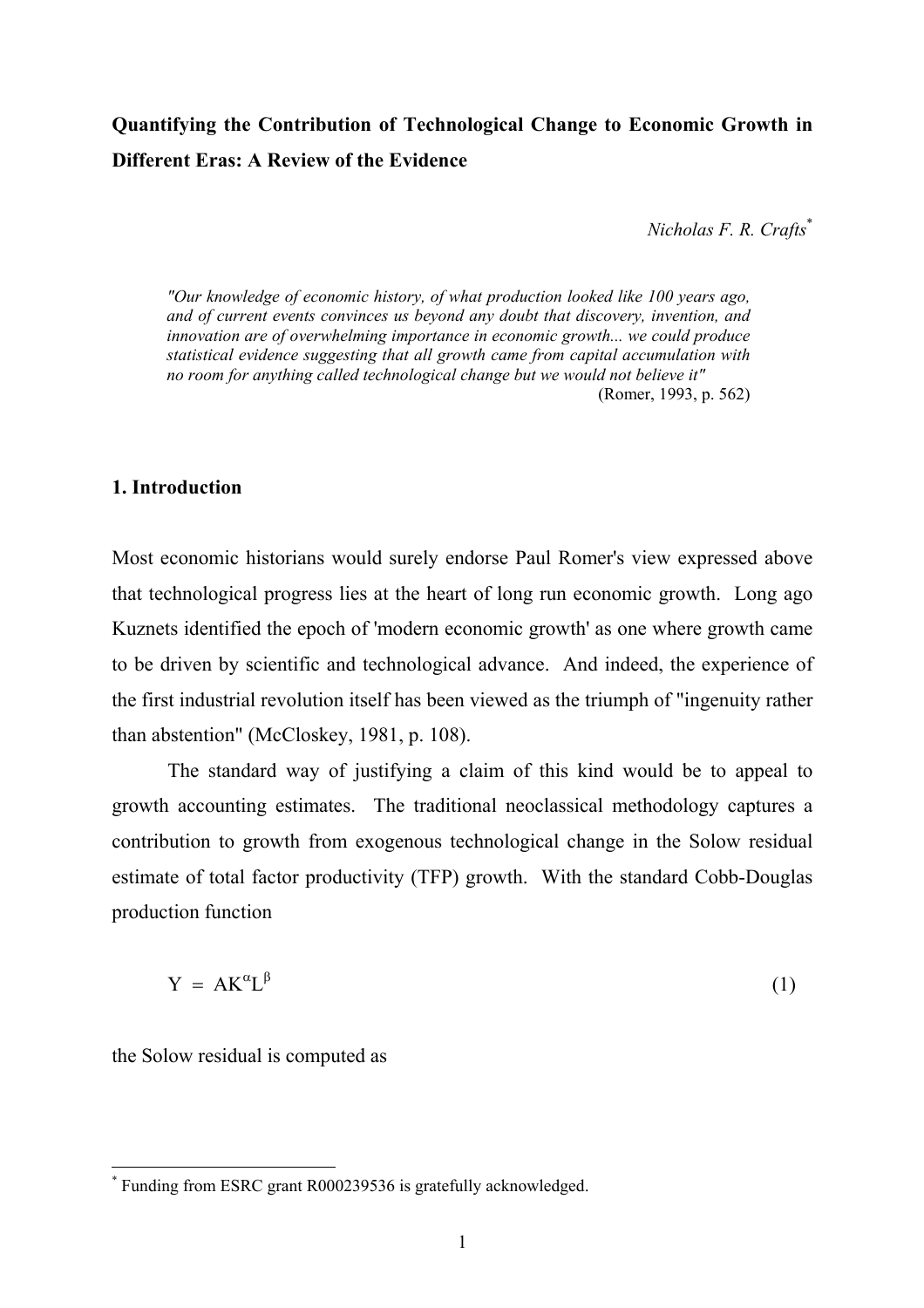$$
\Delta A/A = \Delta Y/Y - s_K \Delta K/K - s_L \Delta L/L \tag{2}
$$

where  $s_K$  and  $s_L$  are the factor income shares of capital and labour respectively.

Equation (2) can be converted into an expression that accounts for the rate of growth of labour productivity as follows:

$$
\Delta(Y/L)/(Y/L) = s_K \Delta(K/L)/(K/L) + \Delta A/A \tag{3}
$$

When this formula was first proposed the startling claim that arose was that over eight decades a very high proportion, perhaps 90 per cent of labour productivity growth came from the residual (Abramovitz, 1956). But was this really the contribution of technological change or a statistical artefact or the 'measure of our ignorance' of the sources of economic growth? Abramovitz himself raised these issues and Jorgenson and Griliches (1967) argued that, properly measured, virtually all recent American economic growth was attributable to the growth of conventional capital and labour inputs.

Yet, at other times, economists have puzzled that in the face of dramatic technological change there seems to be little reflection of this in the growth accounting estimates. The best-known example of this is the so-called Solow Productivity Paradox coined in 1987 that "You can see the computer age everywhere but in the productivity statistics". But similar issues arise in the context of the British industrial revolution where it is now generally accepted that TFP growth was quite modest (Antras and Voth, 2003) and in the context of the contribution of the railroads to economic growth where Fogel's famous conclusion was that the social savings from freight transport were no more than 4.7 per cent of 1890 GNP and that, contrary to conventional wisdom, "no single innovation was vital for economic growth in the nineteenth century" (1964, p. 234).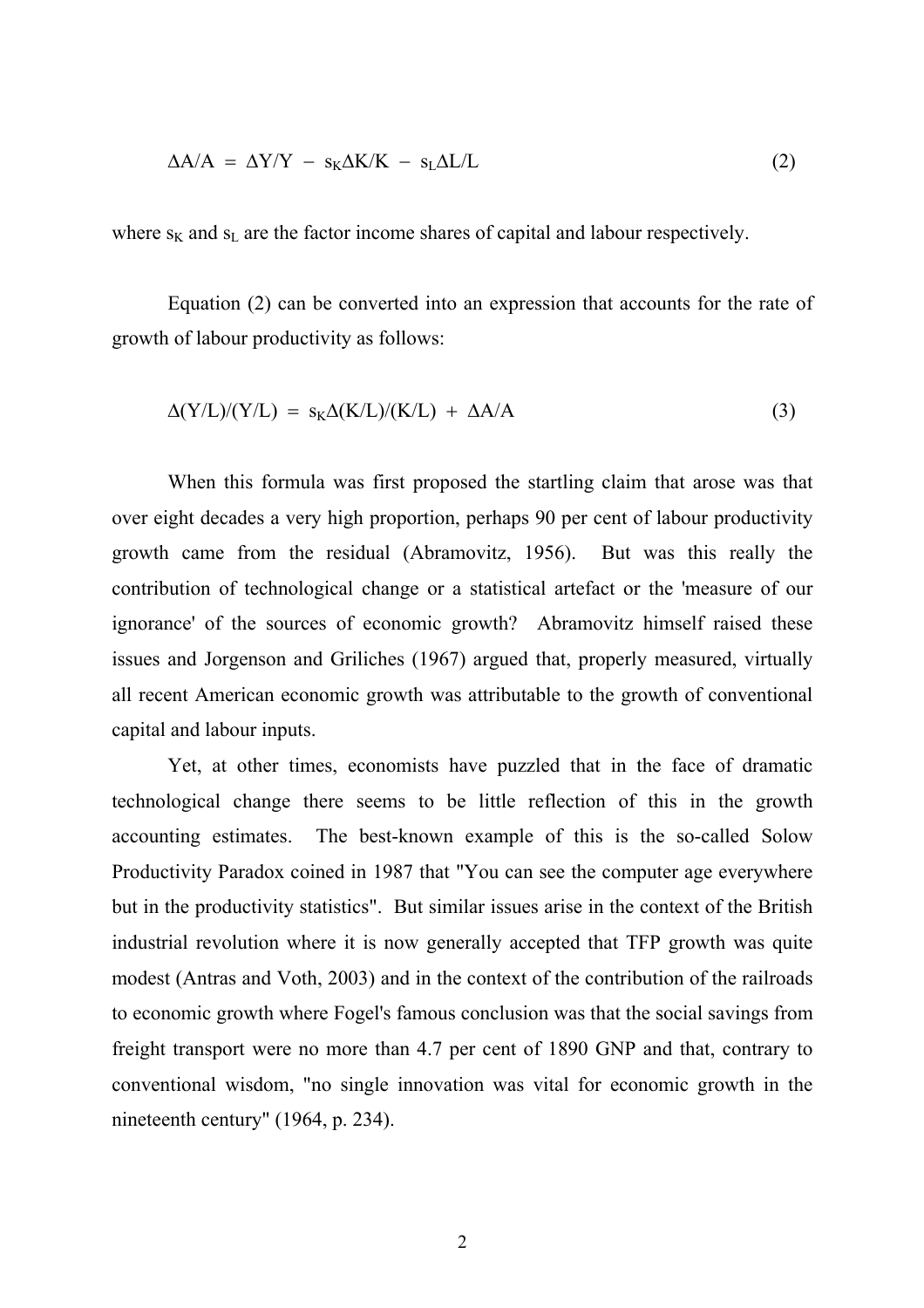Since the early days of growth accounting there have been several important developments. First, there is now a wide array of historical national accounts and a great many growth accounting exercises have been carried out such that a much broader historical perspective is now possible. Second, better measurement of the key aggregates is now feasible in terms of taking into account changes in the quality of inputs and a number of cross-checks have been developed that can be used to assess the plausibility of estimates of TFP growth. Third, the theory of growth accounting and its relationship to growth economics is better developed so that the distinction between TFP growth and underlying technological change is now much clearer.

It seems opportune therefore to review what quantitative economic history now has to say about the contribution of technological change to economic growth. This may be useful not only for economic historians but also for economists given that the time series evidence that economic history alone can provide is a key ingredient for the assessment of a number of claims in the endogenous growth literature. Accordingly, the following questions will be addressed.

(1) Based on traditional growth accounting, how big a contribution to labour productivity growth has resulted from TFP growth ?

(2) Accepting traditional neoclassical methods, are the resulting TFP growth estimates a reliable guide to the contribution of technological change to productivity advance?

(3) Does new growth economics imply revisions to the traditional results ?

(4) Can we resolve the rapid technological change, slow TFP growth paradox?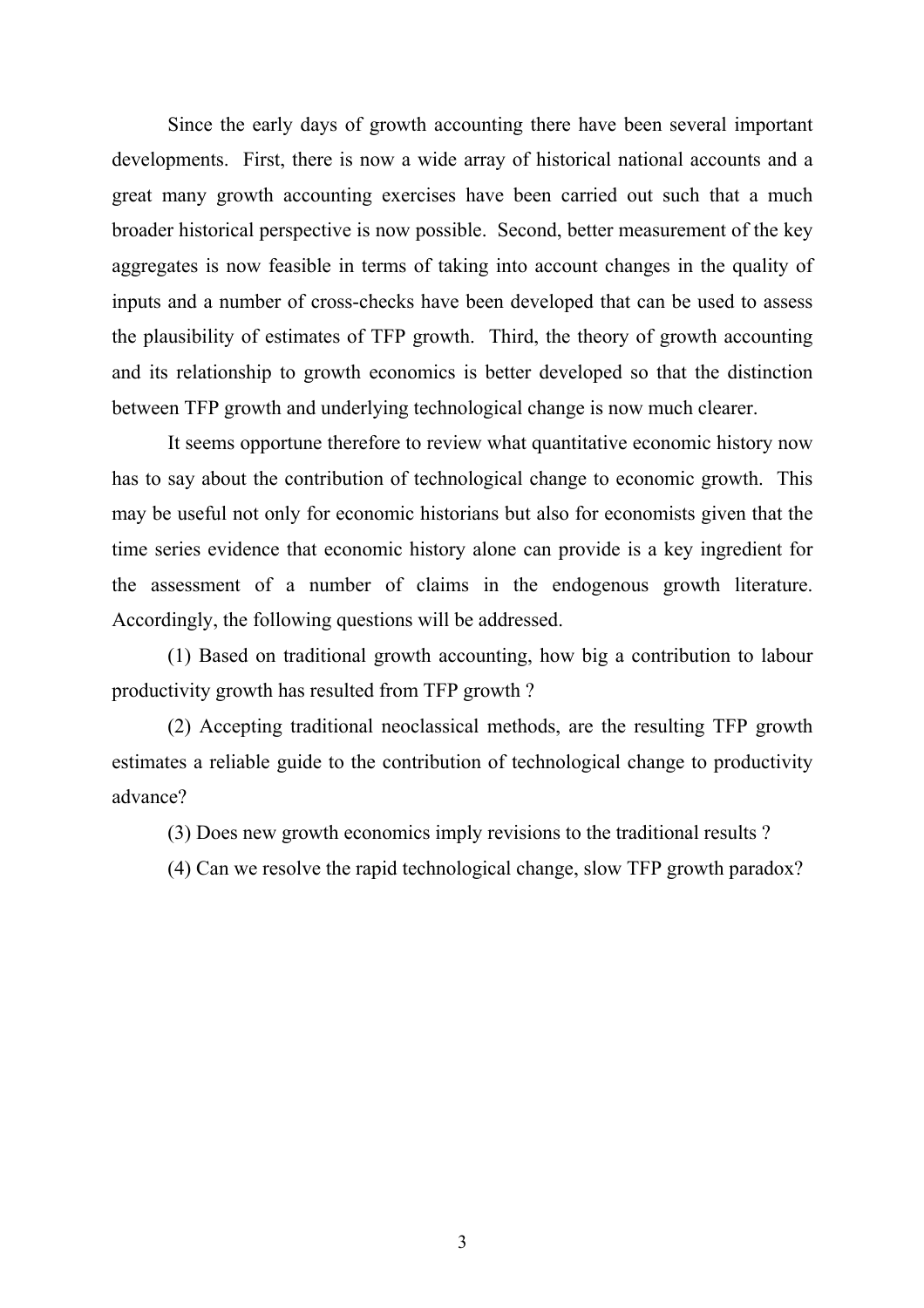#### **2. A Flavour of Standard Growth Accounting Results**

In this section conventional growth accounting estimates of the contribution of TFP growth to labour productivity growth are presented. Obviously, no more than a sample of results in the literature can be provided. Table 1 displays a selection of results which relate to different time periods and a spread of regions including developing as well as developed countries. The growth accounting reported in Table 1 makes no allowance for changes in the quality of factors of production and in today's terminology might be thought of as 'crude TFP' estimates.

Taking these 'crude TFP' estimates at face value several points are apparent. First, it is clear that TFP has not always accounted for virtually the whole of labour productivity growth, even in the United States. While for the years 1890-1966, the proportion is 75 per cent or more, it was much lower before 1890 and fell off sharply after 1966. A similar picture emerges for most other OECD countries for which estimates exist, namely, that the importance of TFP growth seems to peak in the third quarter of the twentieth century and then fall back (Maddison, 1991).

Second, the absolute value of TFP growth in the twentieth century has far exceeded that of the nineteenth century. Indeed, a striking feature of these estimates is that crude TFP growth was less than 0.5 per cent per year until after the Civil War in the United States (Abramovitz, 1993) and also during the classic industrial revolution period in Britain.

Third, the proportion of labour productivity growth accounted for by TFP has been distinctly lower in recent cases of rapid catch-up growth in which the role of capital deepening tends to be important. In east Asia as a whole capital deepening accounted for 60 per cent of labour productivity growth during 1960-1994 and both Korea and Singapore were near this fraction.

The most common correction to these crude estimates, especially since Denison (1967), is to make an adjustment for the impact of education on labour inputs based on the increment to earnings (and thus 'person power') of an extra year's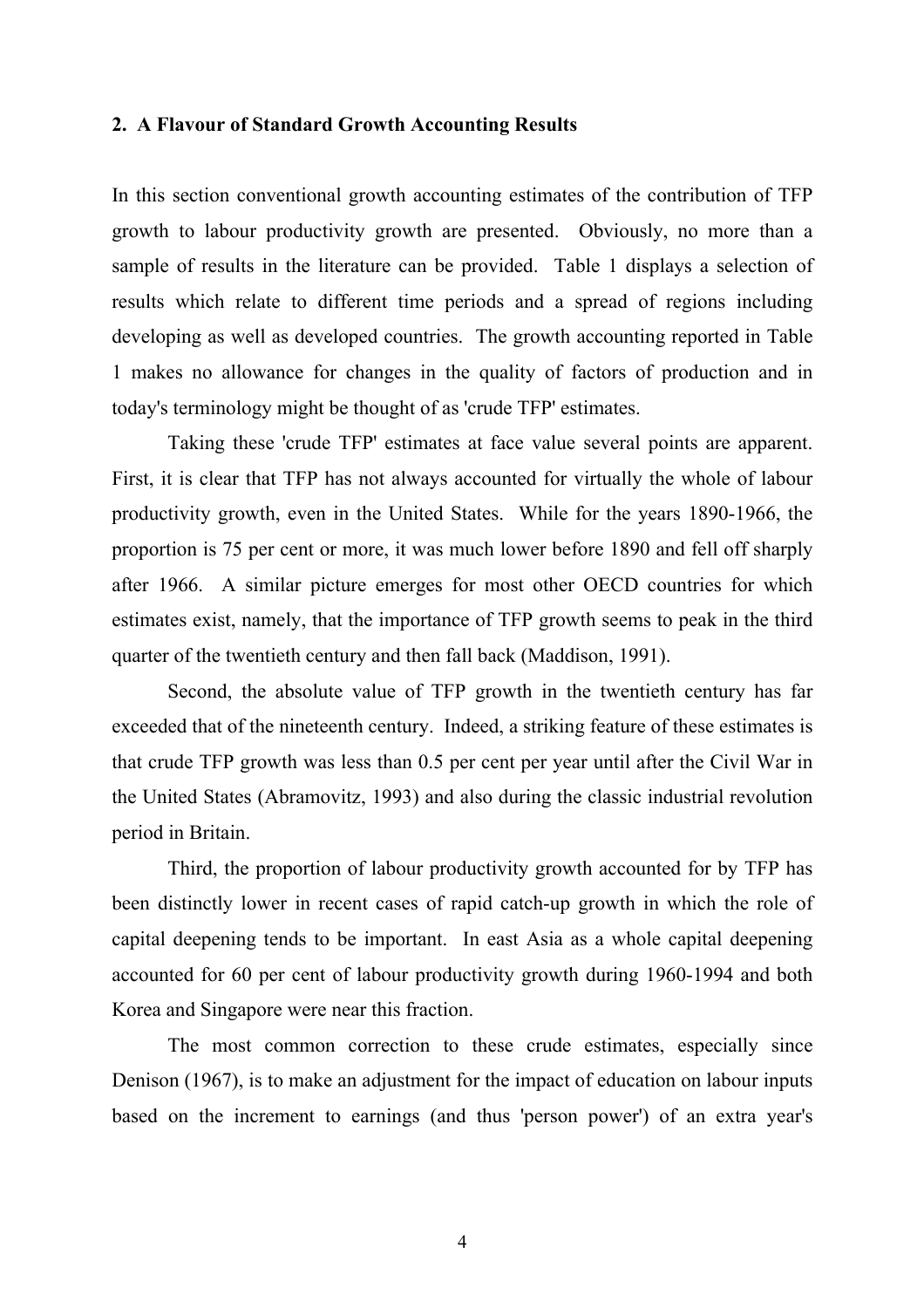schooling. Despite some theoretical doubts, recent research suggests that this is generally a reasonable procedure (Kreuger and Lindahl, 2000; Cohen and Soto, 2001).

If this adjustment is made, then the contribution of TFP growth is reduced by an equivalent amount. Generally speaking, this magnitude is of the order of 0.4 to 0.5 per cent in OECD countries in the post-1950 period but virtually zero in early nineteenth century UK and USA. Obviously, this reduces the apparent difference in the rate of technological progress between the nineteenth and twentieth centuries but nevertheless the gap is still large.

Subtracting the contribution of extra schooling from crude TFP accentuates the finding that catch-up growth in east Asia has owed relatively little to TFP. The adjusted TFP growth estimate is only a little higher than in south Asia (1.1 compared with 0.9 per cent per year) and the proportion of labour productivity growth due to TFP growth is only 26 per cent, about half that of West Germany during the European Golden Age.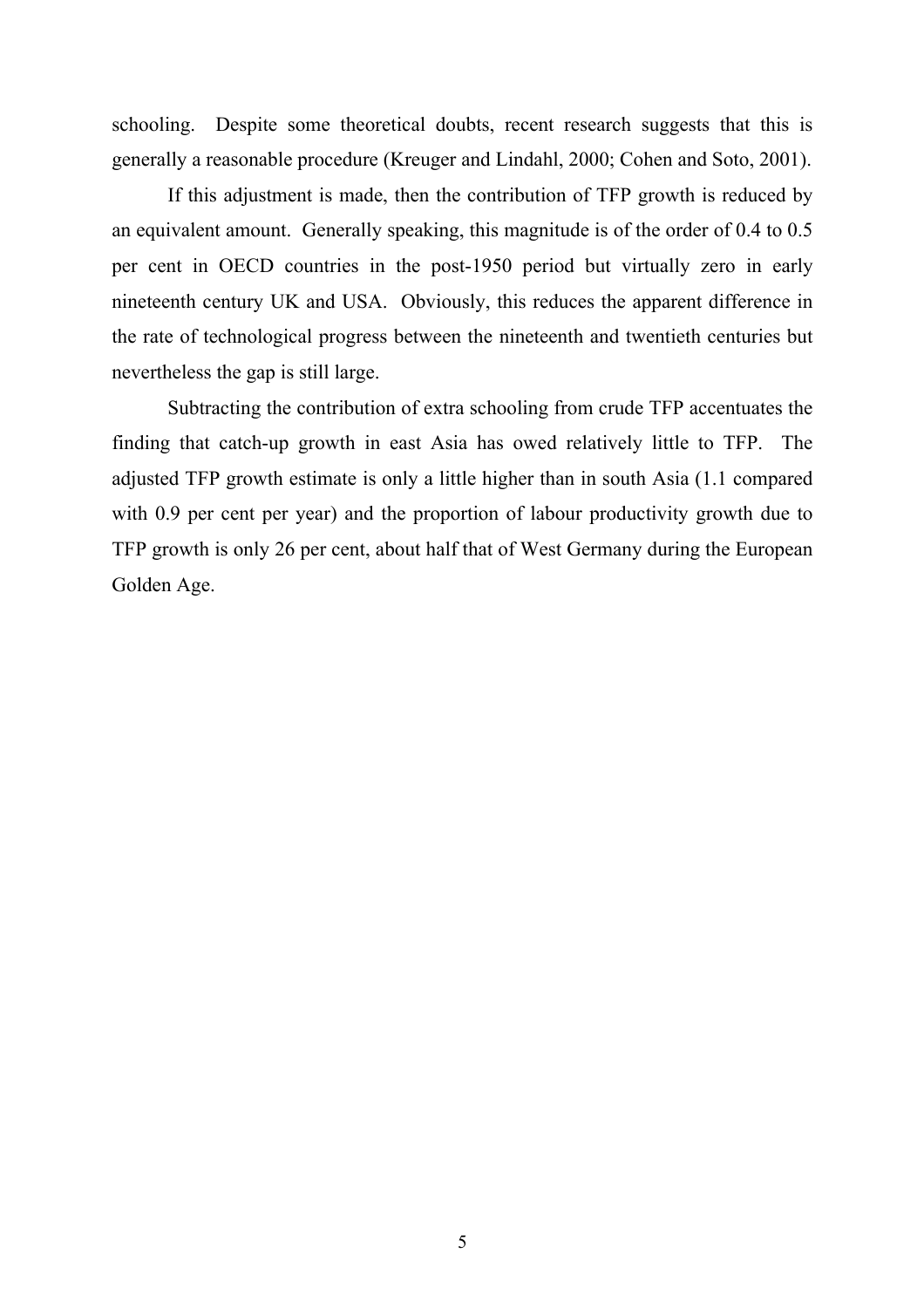# **3. Does Measured TFP Growth Capture the Contribution of Technological Change to Labour Productivity Growth ?**

There are many reasons why in practice measured TFP growth should not be interpreted as an estimate of the contribution of technological progress to labour productivity growth even if the basic neoclassical framework is retained. The discrepancy can arise from measurement error, from imposing inappropriate assumptions about the specification of the production function, or from improvements in the efficiency with which resources are allocated. These problems can result in either upward or downward bias.

#### *3.1 Resource allocation effects*

Some writers have attempted to identify various sources of TFP growth. Table 2 displays the results of an exercise of this kind carried out by Maddison (1991) (1996). The components labelled 'structural' and 'foreign trade' represent resource allocation effects while the 'scale' component is occasioned by correcting the standard constant returns to scale assumption of the neoclassical production function. Technological progress based on diffusion (technology transfer) is captured by the 'catch-up' component. 'Unexplained' is self-explanatory but presumably includes better technology. An upper-bound estimate of the share of TFP that is accounted for by technological progress is therefore the sum of the 'catch-up' and 'unexplained' components. It should be noted that Maddison's decomposition of TFP is rather ad hoc and could be regarded as contentious in some respects; for example, the impact of structural changes in employment has been estimated quite differently by Broadberry (1998). Nevertheless, the main messages of Table 2 are probably reasonably robust.

Maddison himself argues that when growth accounting is approached this way the proportion of growth that remains unexplained is quite small and that it may be possible to reduce this fraction further. The implication of this is that the share of labour productivity growth accounted for by technological change is much smaller than might have been supposed in the early days of growth accounting. Taking the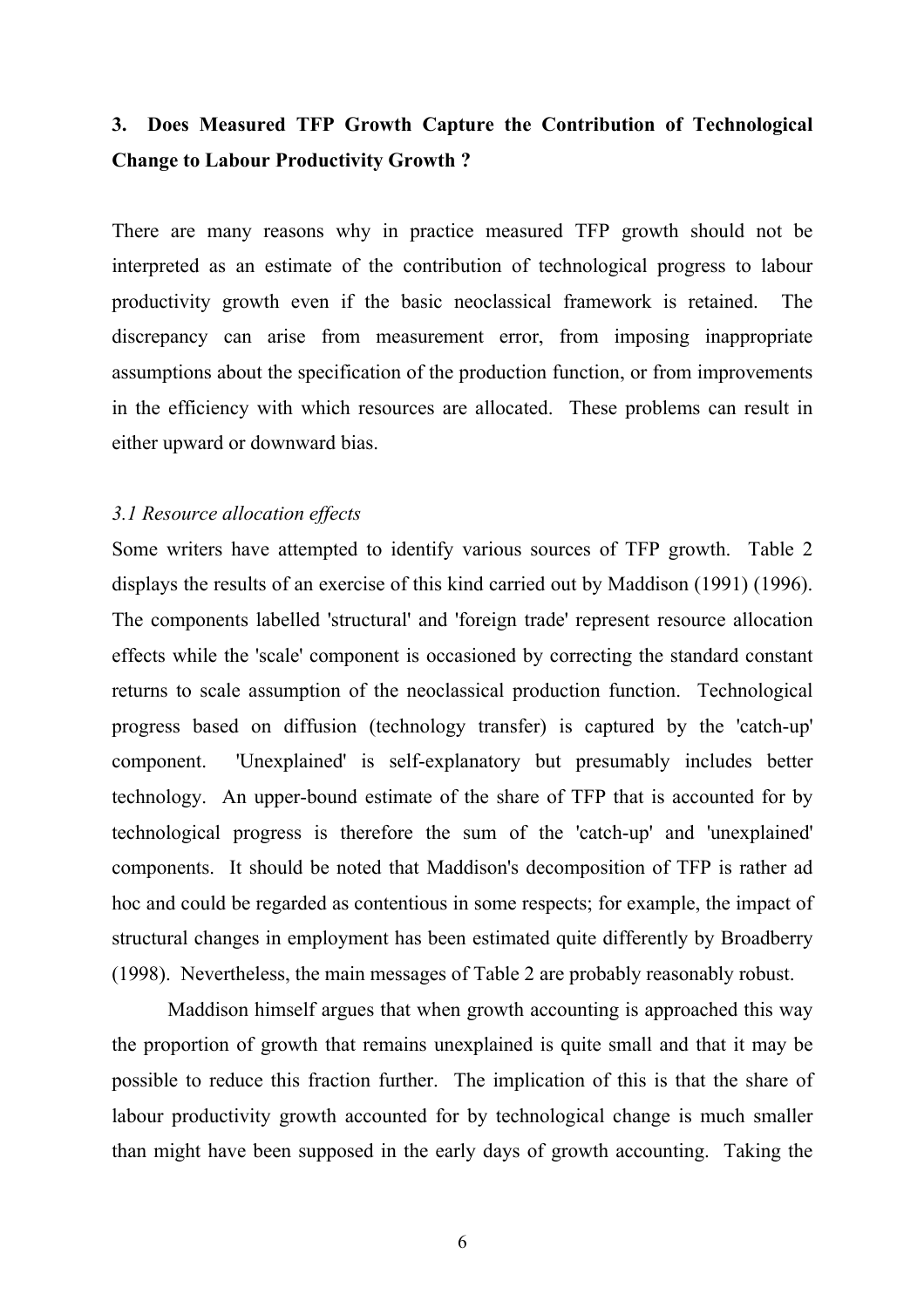upper bound from the estimates from Table 2, it is almost always less than 50 per cent and averages less than 30 per cent.

It should be noted that the other components of TFP growth have a variable impact over time and, in particular, were quite strong during the Golden Age. This does not undermine the proposition that the impact of technological change on productivity growth was at its peak in this period but it does mean that comparisons between periods should not be based on crude TFP. Moreover, it is clearly wrong to interpret fast TFP growth in countries experiencing rapid catch-up growth simply as a result of technology transfer.

#### *3.2 Using factor shares as proxies for output elasticities*

The usual way to implement growth accounting weights the rates of growth of the factors of production by their factor income shares. This can be justified by an appeal to competitive factor markets in which factors receive rewards equal to their marginal productivity. The contribution to growth of each factor of production is based on the elasticity of output with respect to it.

$$
\Delta Y = (\Delta K \times MPK) + (\Delta L \times MPL) + \Delta A \tag{4}
$$

so

$$
\Delta Y/Y = (\Delta K/K) (MPK x K)/Y + (\Delta L/L) (MPL x L)/Y + \Delta A/A
$$
 (5)

where (MPK x K)/Y and (MPL x L)/Y will be the shares of profits and wages,  $s_K$  and sL, in income under neoclassical assumptions.

There are at least three potentially serious problems, however. First, if there is market power resulting in supernormal profits, then  $s<sub>K</sub>$  will be an overestimate of the output elasticity and the contribution of capital will be overestimated and that of TFP growth underestimated. Second, if there are externalities such that the social rate of return to investment exceeds the private rate, then  $s_K$  underestimates the output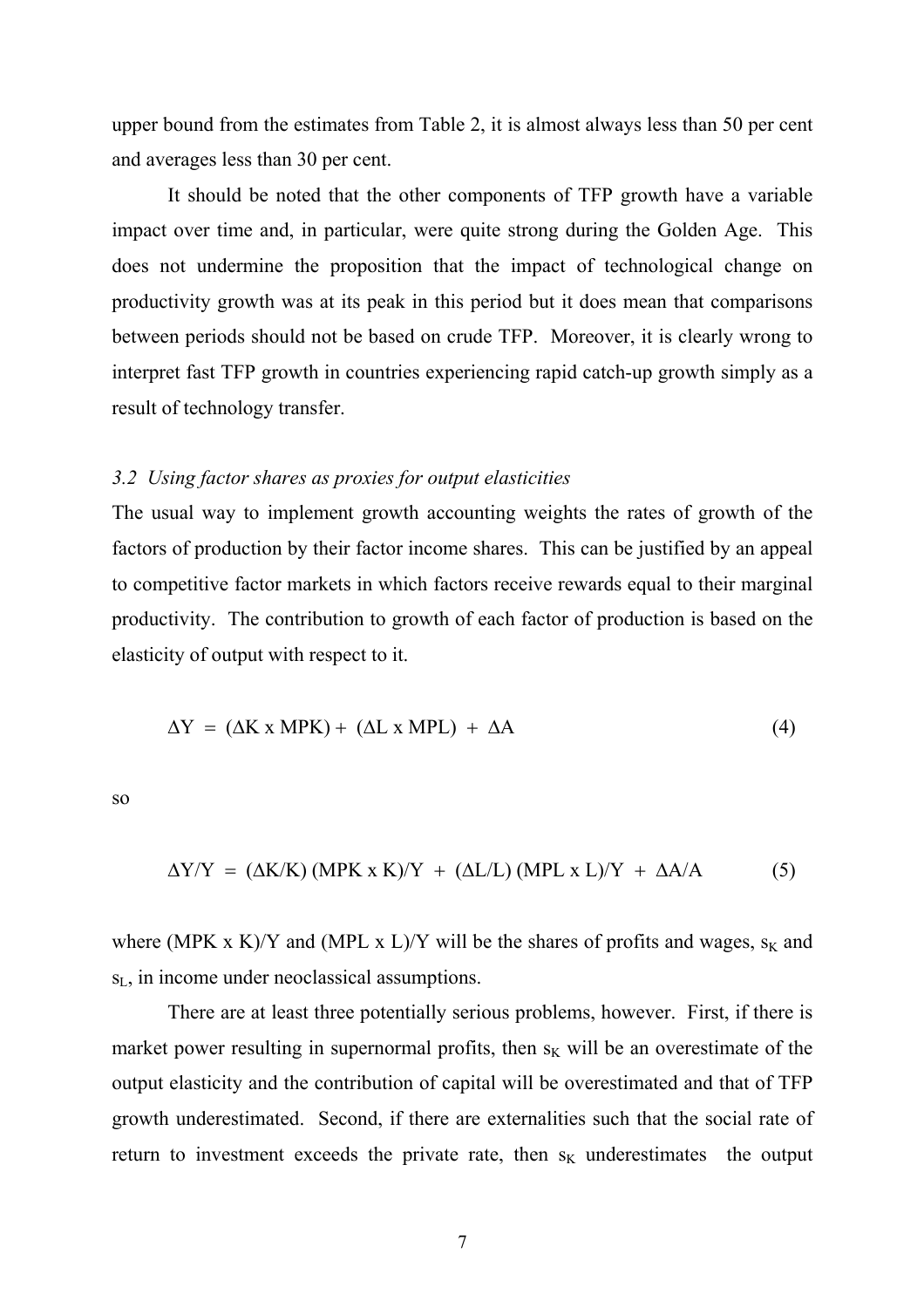elasticity and TFP growth is overestimated. Third, self-employment produces a major headache since the income of the self-employed has to be divided into capital and labour shares.

As a result most comparative studies which have attempted to benchmark productivity performance across countries have imposed constant factor shares, typically with  $s_K = 0.3$  or 0.35. This is fairly close to the share of profits, at least in OECD countries, and attempts to estimate the elasticity of output with respect to capital using econometric techniques suggest that this is an acceptable procedure (Cohen and Soto, 2001) (Oulton and Young, 1996). Thus the potential problems of using factor income share weights are perhaps not very serious after all.

#### *3.3 Biased technological change and the elasticity of substitution between factors*

The standard growth accounting approach is valid providing that there are constant returns to scale, the elasticity of substitution between factors of production equals 1, and technological progress is Hicks-neutral, i.e., if the production function is Cobb-Douglas. In fact these conditions may not apply; in particular, it has been argued that both in the United States in the nineteenth century (Abramovitz, 1993) and also in east Asia in recent decades (Rodrik, 1997) it is likely that the elasticity of substitution was less than 1 and technological progress was Hicks labour saving. Thus the extent to which technological progress in the twentieth century United States exceeded that of the nineteenth would be exaggerated by conventional assumptions as would the contribution of accumulation relative to the assimilation of new technology in east Asia.

In such circumstances applying the standard assumptions will lead to a downward bias in the estimated rate of TFP growth (and of technological progress) which will increase with the rate of capital deepening, the degree of labour saving bias and the inelasticity of substitution. Taking a fairly extreme assumption that the elasticity of substitution was as low as 0.6 would imply that the downward bias in east Asian TFP growth in 1960-94 in Table 1 would be about 0.8 per cent per year and that for the United States in 1855-90 about 0.25 per cent per year. This would certainly modify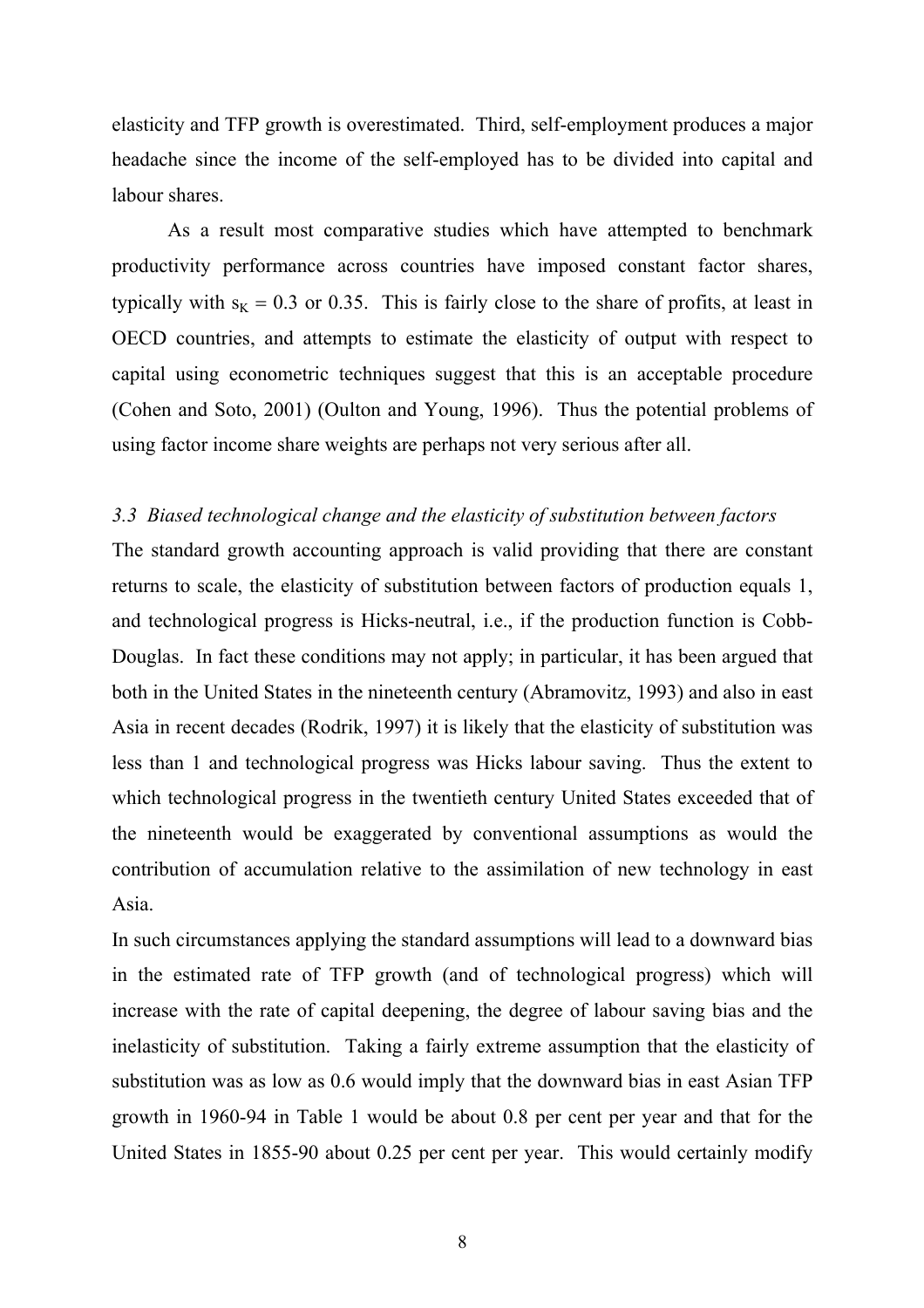the conclusions drawn earlier about the proportion of labour productivity growth due to technological progress but would still leave the east Asian share below 50 per cent and would still imply that technological change in the mid twentieth century was well above that of the mid nineteenth century in the United States.

#### *3.4 Fixed factors and adjustment costs*

Technological progress results in a shift of the long run average cost curve (LRAC) and in long run equilibrium would be measured by the fall in the lowest point of LRAC where there is competitive long run equilibrium and optimal capacity working. But to be at this point assumes full adjustment of factors of production that are fixed in the short term so observed costs may not be points on LRAC. Moreover, there will be lags in reaching optimal capacity if in the short term the supply curve of capital goods is inelastic such that there are adjustment costs of investment.

Morrison (1993) drew attention to the importance of these issues in estimating the true rate of technological progress and proposed a way of adjusting TFP for adjustment costs, fixed factors, and also economies of scale. Her method has been little used probably because it is data demanding and is based on an econometric technique that is difficult to implement satisfactorily. Her own results suggested that the manufacturing productivity slowdown in the United States in the 1970s was very largely a result of a weakening of economies of scale rather than of technological progress.

Two papers that have used this approach in economic history are by Rossi and Toniolo (1996) and Crafts and Mills (2001). The former found that a substantial fraction (about two-fifths) of Italian TFP growth in the Golden Age was from economies of scale and that only a third was from technological change. If this also applied to other cases of rapid postwar catch-up growth like France and Germany, then a much bigger correction than that made by Maddison (1996), and reported in Table 2, would be warranted.

By contrast, the latter paper which looked at UK and German manufacturing found little role for economies of scale but a large one for adjustment costs. In fact,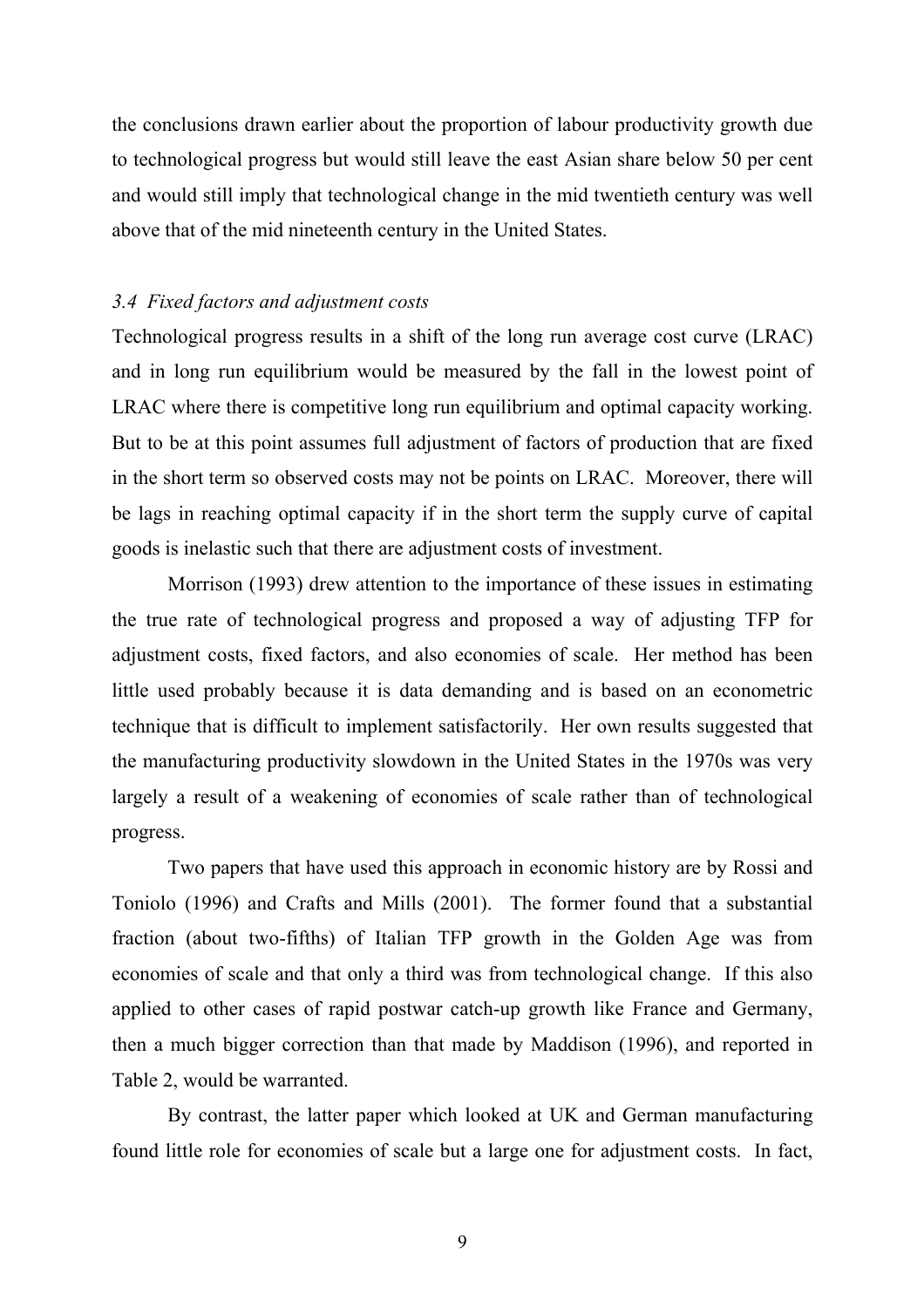Crafts and Mills (2001) estimated that technological change was about 2 percentage points faster than TFP growth in both countries during 1950-73. These results when combined with those of Morrison (1993) indicate that the rate of technological catchup by the UK and Germany of American manufacturing during the Golden Age was much faster than crude TFP estimates suggest.

Several implications follow. First, it seems important that more studies using the Morrison methodology are undertaken since the size of the biases uncovered thus far are substantial. Second, it seems likely that interpreting TFP growth in the Golden Age is particularly difficult in an era when European economies were liberalizing, exploiting Fordist technology and exposed to shortages of capital goods in a nonglobalized world. Third, there are further reasons to be sceptical that the pattern of TFP growth in economies over time is closely related to that of technological change.

#### *3.5 Price indices and output growth*

TFP growth is the difference between the rate of real output growth and the rate of total factor input growth. The measurement of output growth is therefore a central concern in obtaining TFP growth estimates. Typically, at the level of GDP, real output growth is measured by deflating estimates of output in current prices by an appropriate price index. This sounds straightforward but adjustment to constant prices has not always been implemented well. For example, virtually all the difference between the Crafts-Harley estimates of productivity growth during the industrial revolution and their predecessors is attributable to the ways in which this index number problem was addressed.

Contemporary economists have discovered this issue in the context of the post-Golden Age productivity slowdown, especially in the United States where the problem was famously examined by Boskin et al. (1996). The problem is partly the rise of 'hard to measure' components of GDP, especially in the service sectors and durable goods production, where quality change is important. The Boskin Commission report thought that this might lead to an underestimate of real output growth of the order of 0.6 per year in recent times.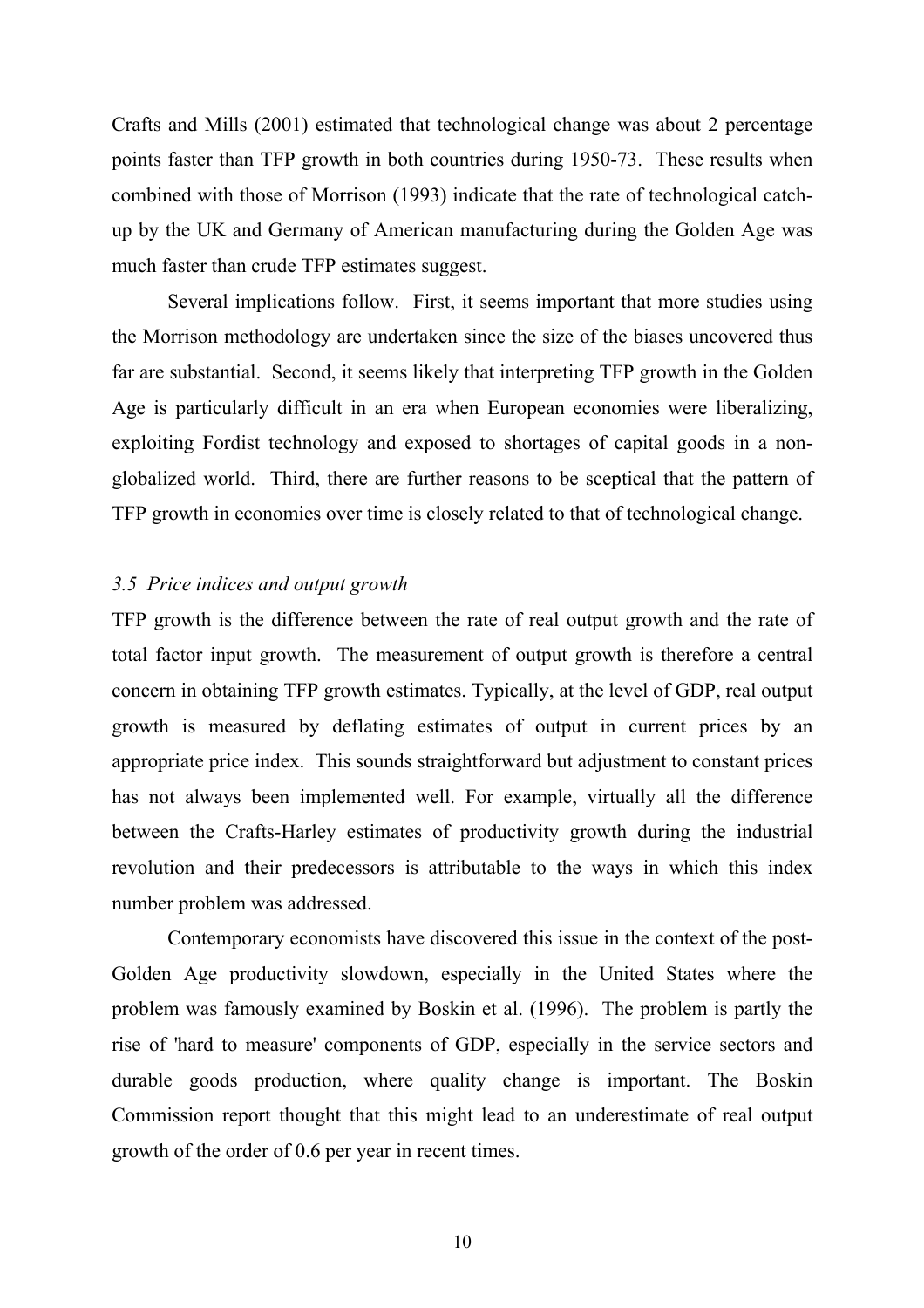It should be noted that this kind of problem need not always have a big impact in measuring TFP growth and does not always imply that TFP growth is underestimated because it may affect both input and output growth. A case in point is the information and communications technology (ICT) revolution where adjusting for quality change in computers and software has a roughly offsetting impact on measured TFP growth in the UK for the period 1989-98 such that while GDP growth was underestimated by conventional methods by 0.3 percentage points per year, TFP growth was overestimated by 0.1 percentage points (Oulton, 2002).

For economic historians, however, the issue is more serious because they typically wish to know how much technological change has contributed to improving living standards, i.e., they would like to have available a welfare as well as a production interpretation of productivity growth. In this context, the appropriate index with which to adjust nominal output is a cost of living index (COLI) not a fixed basket cost of goods index (COGI). A COLI measures the change in expenditures that a person would have to make in order to maintain a given standard of living, i.e, to stay on a given indifference curve.

This entails taking account of substitution biases (switching consumption to now cheaper goods) and the consumer surplus gains arising from new characteristics embodied in product innovations. This may be substantial, for example, a recent estimate for mobile phones in the United States was \$111 billion in 1999 (Hausman, 2003). According to recent research by Costa (2001) which uses Engel curve relationships between expenditures on key categories of goods and income based on budget survey data, substitution biases in the American CPI have varied considerably over time and have, on occasion, been very large as Table 3 reports.

#### *3.6 The role of dual estimates of TFP*

Finally, it is useful to consider the role that dual methods of estimating TFP growth can have as reality checks on the results of orthodox (primal) methods of growth accounting. Two alternative growth accounting formulae which are exactly equivalent to the traditional Solow method are available.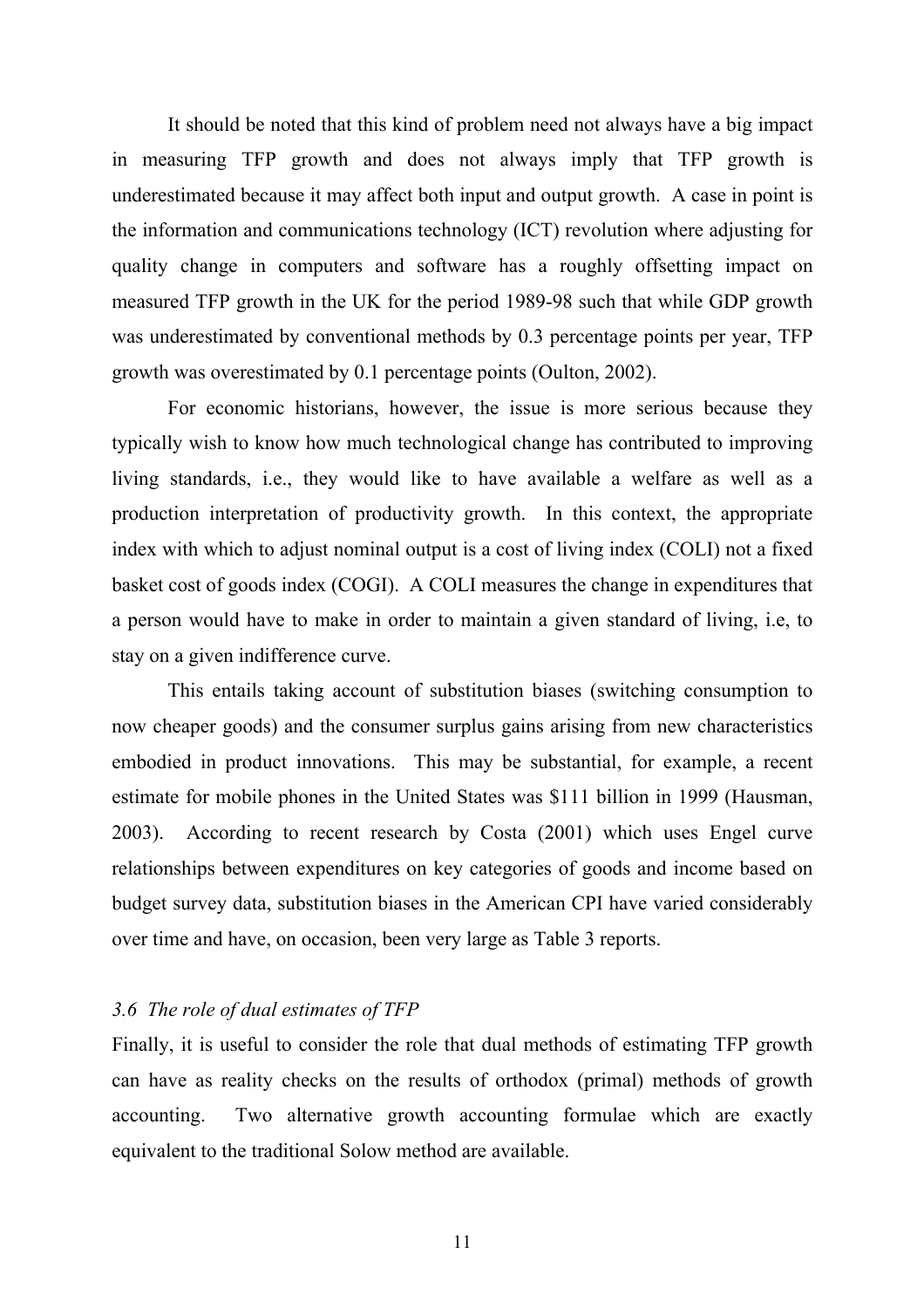First, the relationship between TFP growth and the rate of growth of factor prices can be exploited (Barro, 1999). Starting from a definition of income as

$$
Y = rK + wL \tag{6}
$$

then

$$
\Delta Y/Y = s_K(\Delta r/r + \Delta K/K) + s_L(\Delta w/w + \Delta L/L) \tag{7}
$$

so

$$
\Delta A/A = \Delta Y/Y - s_K \Delta K/K - s_L \Delta L/L = s_K \Delta r/r + s_L \Delta w/w \tag{8}
$$

that is, the rate of TFP growth is equal to factor-share-weighted average of the rate of growth of the real rental rate of capital and real wage growth.

In practice, this tells us that, unless real wages are growing appreciably, it is unlikely that TFP growth is rapid. Antras and Voth (2003) have exploited this formula as an independent check on the Crafts and Harley (1992) claim that TFP growth during the British industrial revolution, famous for its 'wave of gadgets', was much less rapid than was once believed. Not surprisingly, since the period is known for the very slow growth of real wages they conclude that TFP growth was indeed modest during the period 1780-1830 and their estimate is similar to that of Crafts and Harley.

Second, the relationship between the price of output and input prices can be used. Thus, the equivalent to the traditional Solow formula is

$$
\Delta A/A = s_K \Delta r/r + s_L \Delta w/w - \Delta p/p \tag{9}
$$

This may not be very helpful at the macroeconomic level because of problems in accurately measuring the rate of price change discussed above. But it is important as a way of establishing the presence of rapid technological change at the micro level.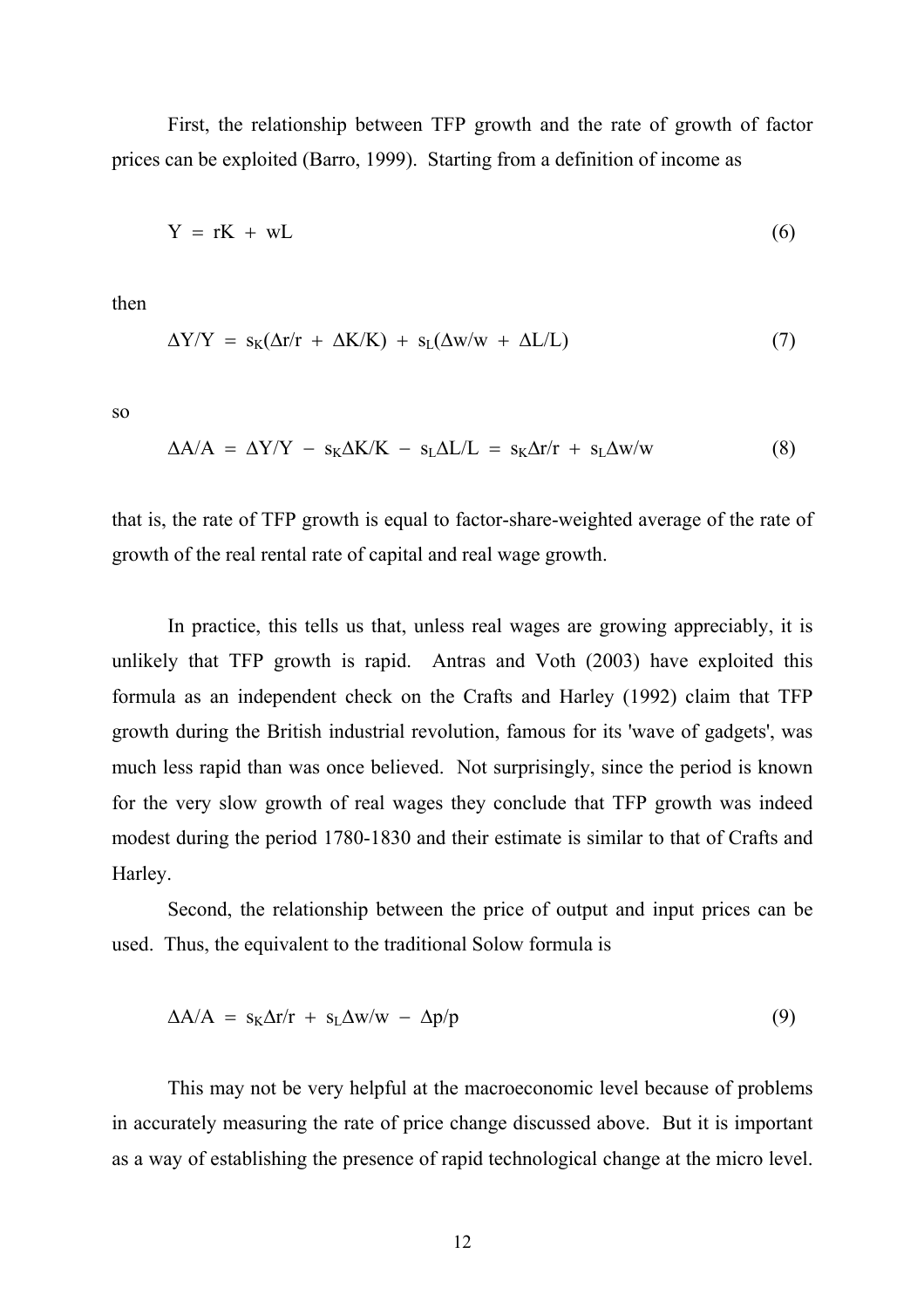If the Solow residual really does reflect technological change, then we would expect sectors in which this is happening to experience rapid declines in output prices as was the case with cotton yarn in the 1780s and computers in the 1990s. In the latter case the ability to document in this way rapid TFP growth in ICT production was central to establishing that the upturn in TFP in the United States in the mid-1990s was not simply a business cycle phenomenon (Oliner and Sichel, 2000).

#### *3.7 In sum*

The answer to the question posed at the start of this section regrettably is "no". It is clear that there are frequently quite sizable differences between the underlying rate of technological change and measured TFP growth. Moreover, it seems clear that these may vary greatly over time such that comparisons of TFP growth between periods can be quite misleading. For example, TFP growth exceeded technological change in Golden Age Europe but the opposite was the case in the United States in both the late nineteenth and late twentieth centuries. Cross-sectional comparisons of TFP growth between countries at a similar stage of development are probably more informative.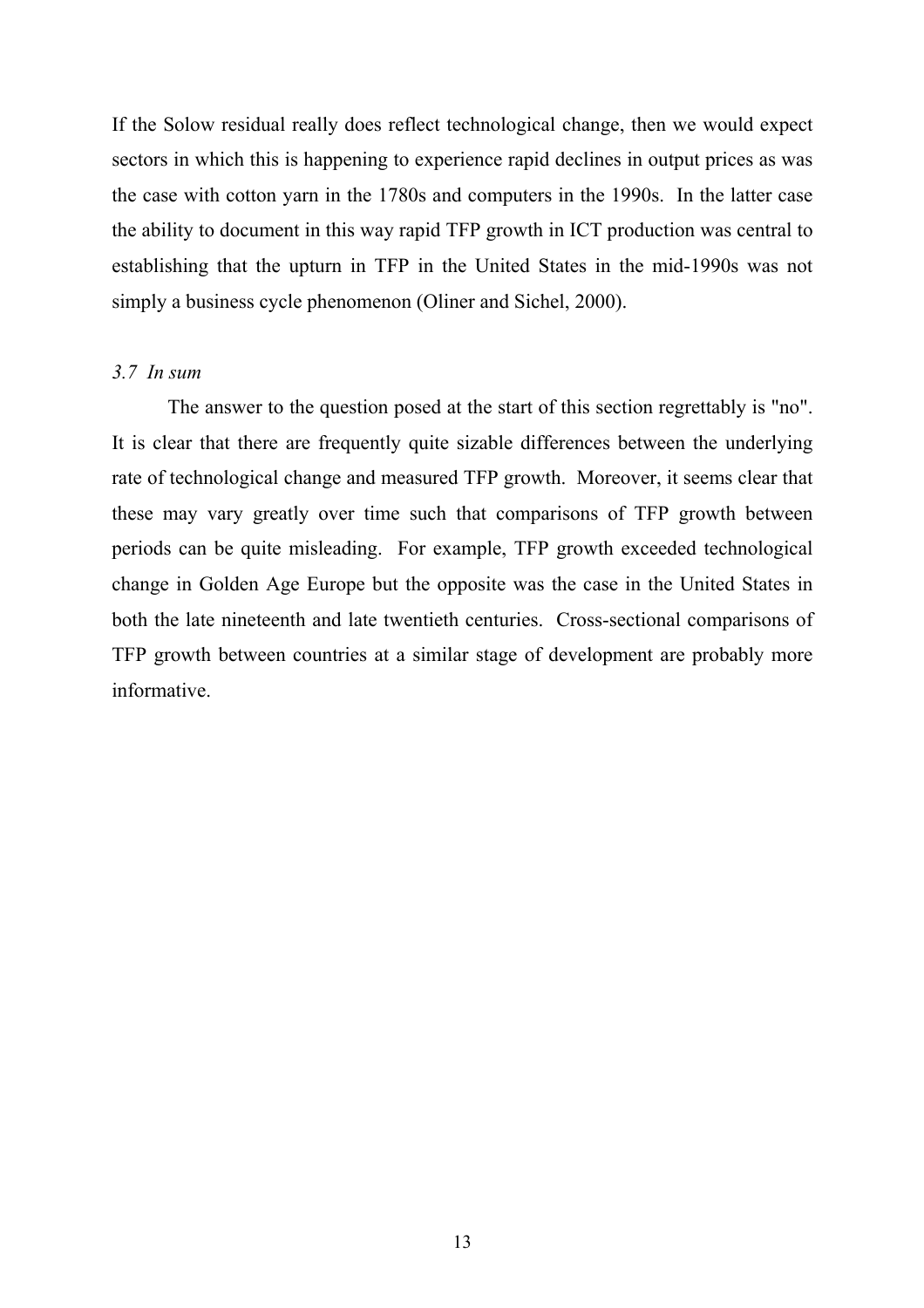#### **4. What are the Implications of Endogenous Innovation ?**

Growth accounting as it developed in the 1950s was closely linked to permutations of the Solow growth model. In the 1980s and early 1990s this was challenged and, in some ways, superseded by new growth economics, notably by models that embodied the hypothesis of endogenous innovation. Adopting such a model has implications for identifying the contribution of technological change in a growth accounting framework.

For example, consider the model proposed in Barro (1999) in which

$$
Y = AL^{1-\alpha}N^{1-\alpha}K^{\alpha}
$$
 (10)

where  $K = Nk$  which is the input of the aggregate capital stock which is made up of N varieties and  $k_i$  is the input of the jth type of capital good. This equation says that diminishing returns set in when K increases for given N but not when N rises for given K. There is a basis for endogenous growth through technological progress in the form of increases in N over time.

The formula for TFP growth based on this production function can be written as

$$
\Delta A/A = \Delta Y/Y - s_K \Delta K/K - s_L \Delta L/L = \Delta A/A + (1 - \alpha) \Delta N/N \tag{11}
$$

Thus part of the contribution of technological change, i.e.,  $\alpha \Delta N/N$  is attributed to capital. On these assumptions, TFP growth underestimates the impact of technological change on growth.

A generalization of this approach to allow for the embodiment of new technology in capital goods has been adopted by practitioners in the literature on the growth effects of ICT. Thus Oliner and Sichel (2000) identified the contribution of innovations in ICT to the growth of labour productivity as coming through three types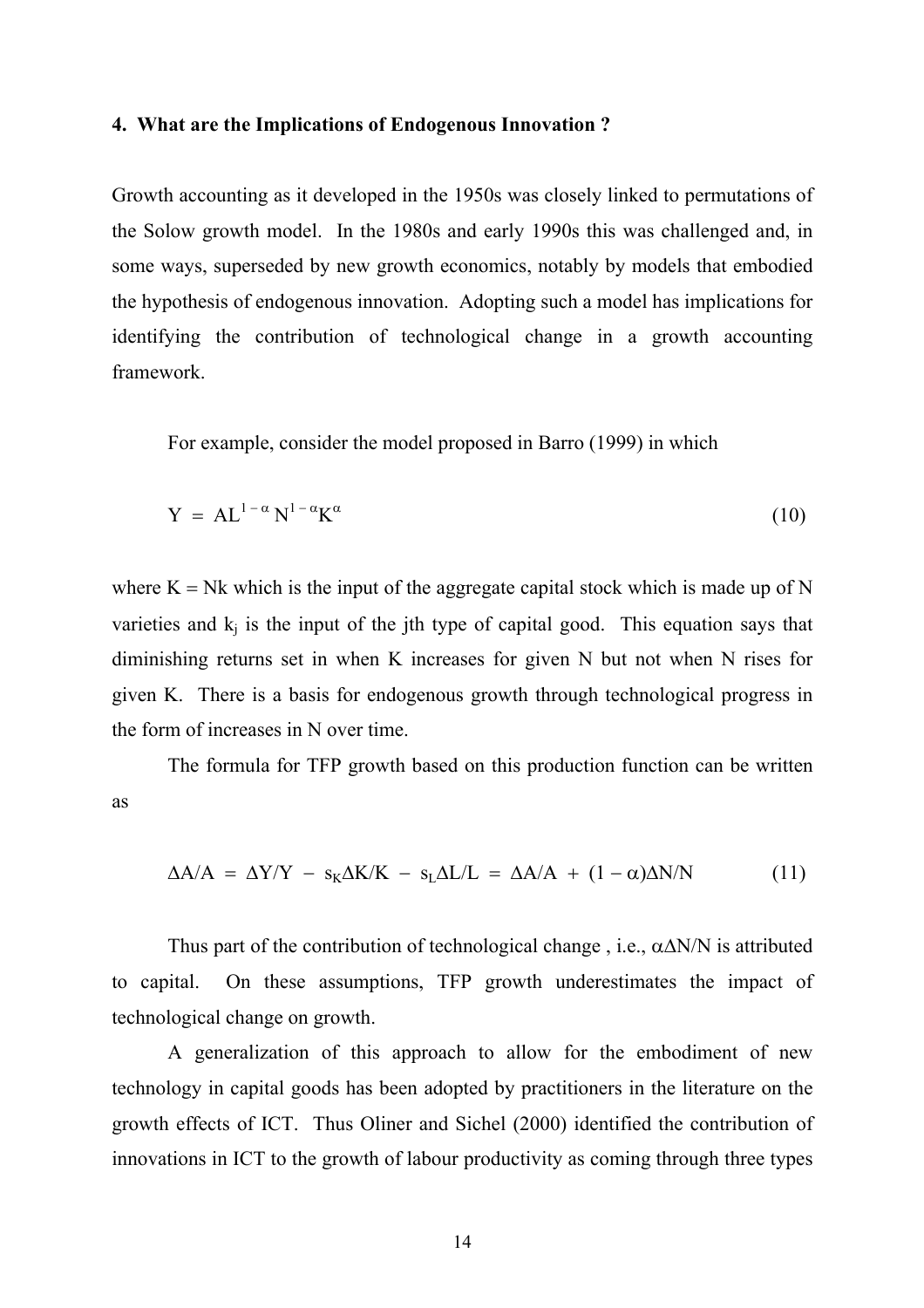of ICT capital-deepening (computer hardware, software and communication equipment) weighted by the shares of these types of capital in income and through TFP growth in ICT production weighted by its share in gross output. Thus equation (3) becomes

$$
\Delta(Y/L)/(Y/L) = s_{KO}\Delta(K_O/L)/(K_O/L) + s_{Ki}\Delta(K_i/L)/(K_i/L) + \gamma(\Delta A/A)_{\text{ICTM}} + \phi(\Delta A/A)_{\text{NICTM}}
$$
\n(12)

where the subscript  $_{0}$  indicates other capital, the subscript  $_{Ki}$  indicates ICT capital of type i, the subscripts  $_{\text{ICTM}}$  and  $_{\text{NICTM}}$  indicate manufacture of ICT equipment and the rest of the economy, respectively, and  $\gamma$  and  $\phi$  are the gross output shares of these sectors. Thus the innovation of ICT is allowed to have impacts on labour productivity growth both through an embodied capital-deepening effect as well as through orthodox TFP growth.

It should be noted that this type of growth accounting addresses the question 'how much did the new technology contribute ?' rather than the (much harder) question 'how much more did this technology contribute than an alternative investment might have yielded ?' The upper bound assumption is that, in the absence of the innovation, the economy would both have had a lower TFP growth rate and a quantity of capital lower by the whole amount of the new capital goods in which the technology is embodied.

New economic historians traditionally measured the contribution of a new technology to economic growth using the concept of social savings which was pioneered by Fogel (1964) in his study of the contribution made by railroads to nineteenth century American economic growth. This was computed as an upper bound measure of the gain in consumer surplus from the reduction in costs allowed by the new technology

$$
SS = (p_w - p_R)q_R \tag{13}
$$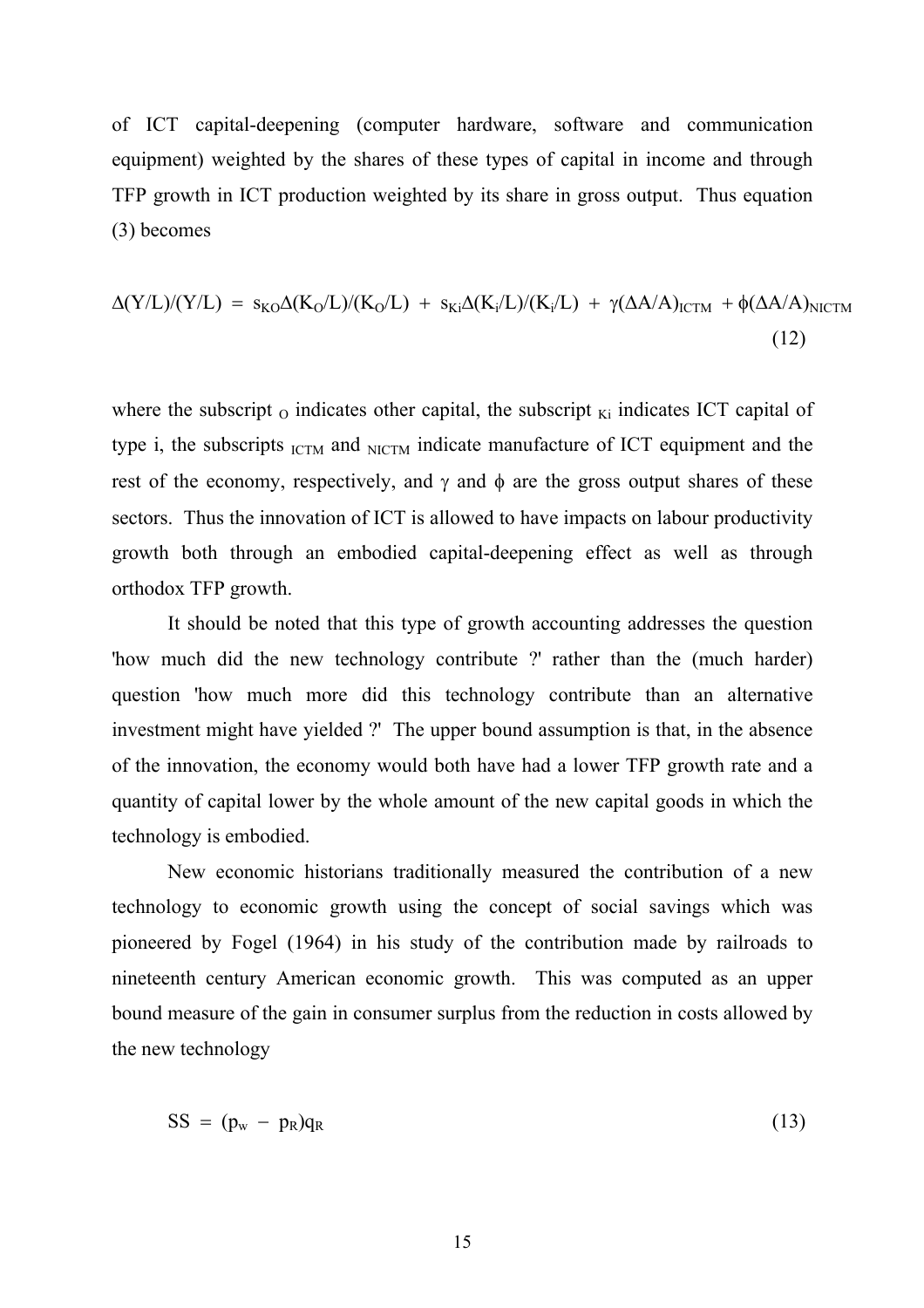where SS is social saving,  $p_W$  and  $p_R$  are the prices charged for water (the best alternative) and rail transport and  $q<sub>R</sub>$  is the volume transport ed rail in the year of observation.

If demand is not perfectly inelastic this is, of course, an overestimate of the true social saving. If perfect competition prevails in the transport industry, the social saving is also equal to the total resource cost saving and if, in addition, the rest of the economy is also perfectly competitive throughout, then the transport benefit is also equal to the gain in real income (Jara-Diaz, 1986). This is the interpretation that Fogel gave the social saving (1979, p. 3).

The price dual measure confirms that the fall over time in the real cost of rail transport is also equal to TFP growth so the social saving measure (expressed as a per annum addition to productive potential) should approximate to the railroad TFP contribution in a growth accounting exercise of the Oliner and Sichel type provided the same volume of output is used to compute the estimate. Indeed, this equivalence is exactly how Foreman-Peck (1991) extended the social savings estimate for British railways to 1890. The social saving approach is equivalent to taking only the TFP and not the embodied capital contribution of an innovation; thus it is equivalent to neoclassical rather than endogenous-innovation-based growth accounting.

The logic of the social saving approach is quite clear in terms of Fogel's search for the unique element that railroads gave to the economy and his desire to kill the myth of indispensability. Railroad capital earned a normal profit equal to its opportunity cost. If the capital were not invested in railroads, it would be invested in something else that would deliver an equal return.

It seems likely that many economists would instinctively believe in models that would imply answers somewhere between these two. Some would consider that investments of the size typically made in major new technologies could not have been made in alternative projects without depressing the rate of return at least somewhat, while others will predict that the adoption of new technologies precipitates the exit of at least some old capital goods that otherwise would have survived. Thus, it is useful to have both standards of comparison.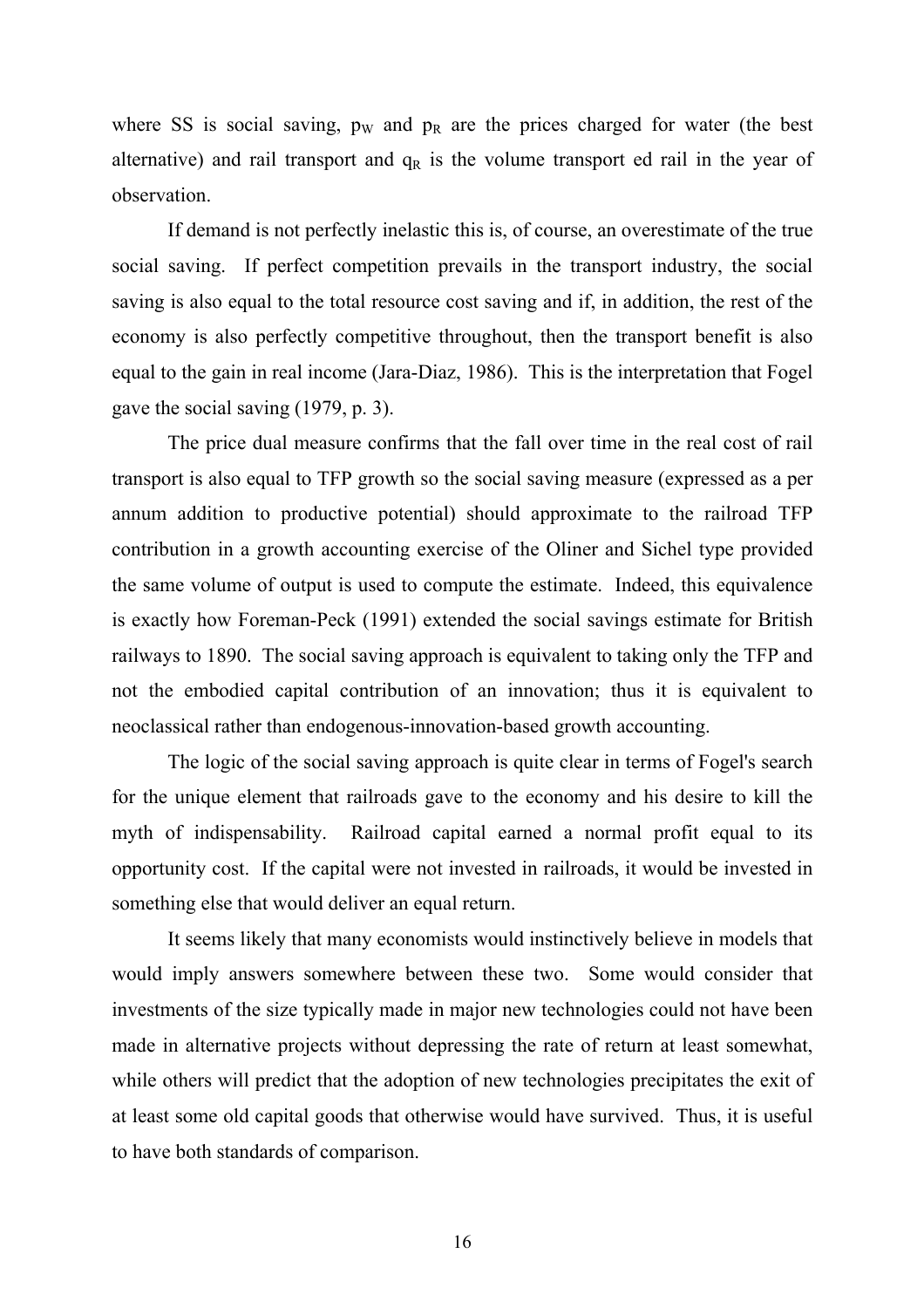#### **5. The Impact of New General Purpose Technologies on Productivity Growth**

A General Purpose Technology (GPT) can be defined as "a technology that initially has much scope for improvement and eventually comes to be widely used, to have many uses, and to have many Hicksian and technological complementarities" (Lipsey, et al., 1998). Electricity, steam and ICT are usually seen as among the most important examples. A key theme of recent models, perhaps provoked by the Solow Paradox, is that the initial impact of a GPT on productivity may be negligible or even negative. This might involve lags in understanding its full implications and learning how to exploit the GPT's potential or an element of disruption as the economy switches to the new technology and is reorganized.

Clearly, it is to be expected that a new GPT will have a substantial positive impact on the rate of labour productivity and TFP growth ... but how long will this take to materialize ? ... and will it dominate other aspects of productivity growth ? Exploring these issues is an excellent opportunity to use growth accounting with embodiment of new technology in capital goods and to compare the results with those obtained using the traditional neoclassical/social savings methodology.

#### *5.1 ICT*

Table 4 summarizes the results for ICT reported by Oliner and Sichel (2002) in an update of their well-known paper (Oliner and Sichel, 2000). Several points deserve to be highlighted. First, the total contribution of ICT including both capital-deepening and TFP growth in ICT production rises from 0.68 per cent in 1974-90 to 1.79 per cent per year after 1995. This is associated with rising shares of ICT capital income and ICT output. Second, although rates of TFP growth in ICT production were spectacular as Moore's Law held sway and rates of growth of the ICT capital stock were very rapid, these growth rates initially had a relatively modest impact on overall labour productivity growth because ICT was small relative to the economy as a whole. Third, there is a similar acceleration in the TFP contribution over time, from 0.27 per cent per year in 1974-90 to 0.77 per cent per year after 1995 but throughout the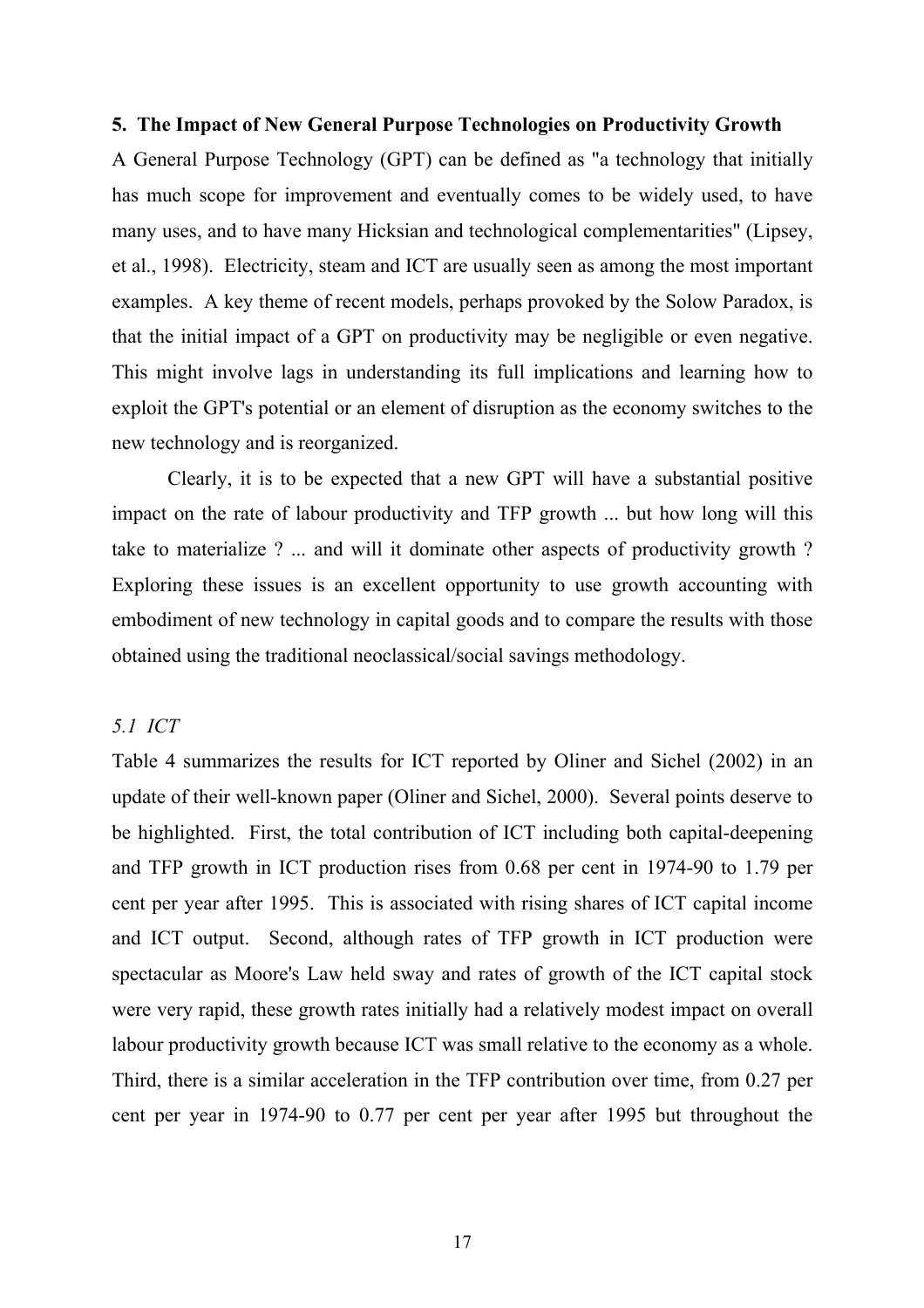impact of ICT including the embodiment component is more than double that based on the social saving approach.

The impact of ICT by the late 1990s may in fact be larger than these estimates recognize. It is possible that in addition to the direct effects of ICT on TFP there were also spillovers just as it is thought that electricity promoted productivity-enhancing redesign of factories in the 1920s (David and Wright, 1999). The tendency for TFP growth in the United States to be concentrated in ICT-intensive sectors in the 1990s but not in the 1980s may reflect similar impacts (Stiroh, 2002).

There is also some evidence that the preoccupations of the theoretical GPT literature are valid in that there is evidence that obtaining significant labour productivity payoffs from ICT typically involves significant lags (Brynjolfsson and Hitt, 2000) and that TFP growth in ICT-using sectors is negatively related to contemporaneous ICT investment but positively related to past ICT investment with quite a long lag (Basu et al., 2003). It seems that substantial learning and reorganization inside firms has been required to realize the productivity payoffs from ICT.

#### *5.2 Steam*

Table 5 reports estimates from a similar growth accounting study for steam during the British industrial revolution. This produced the following important results. First, although James Watt's steam engine was invented in 1769, the impact of steam power on productivity growth prior to 1830, or indeed 1850 if the social saving approach is preferred, was tiny. Second, the largest impact of steam was in the period 1850-70 but this was much less than that of ICT in the late twentieth century United States. Third, here too the income and output shares of steam and thus the weights attached to steam capital deepening and TFP growth, are small initially. However, it is clear that there was no equivalent of Moore's Law during the steam era of the nineteenth century. Fourth, again including the embodied capital-deepening component at least doubles steam's contribution to labour productivity growth throughout.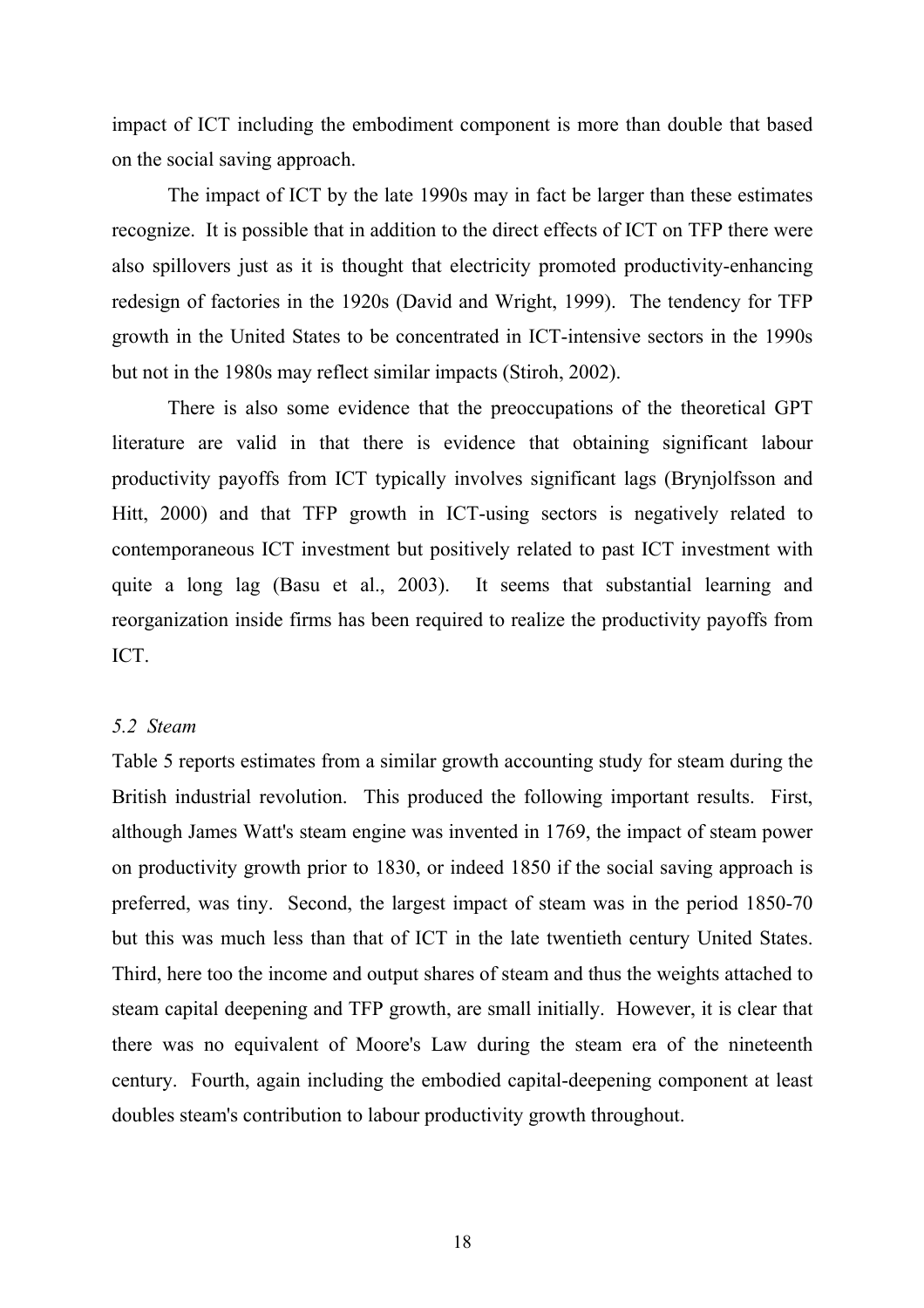Once the connection between the social savings approach and growth accounting is appreciated, these results should not be a surprise because they were largely anticipated by early cliometricians. Von Tunzelmann (1978) estimated that if the Watt steam engine had not been invented, the national income of Britain in 1800 would have been reduced by only about 0.1 per cent. Similarly, Hawke (1970) found that the social savings of railways in England and Wales in 1850 amounted to £9.7 million when British gross domestic product was £523 million.

The long delay in obtaining significant productivity growth based on steam power probably did not result from difficulties of reorganization but simply the high cost of early steam power. Not until high-pressure steam engines came into general use after 1850 was the full potential of the technology realised. As with ICT, the issue of TFP spillovers has not been fully resolved. Hawke (1970) and Von Tunzelmann (1978) both argued that these were unimportant in the first half of the eighteenth century, the former because canals had determined location decisions and the latter because textile technologies were designed for water power. Whether there were important TFP spillovers in the second half of the nineteenth century remains to be investigated.

#### *5.3 In sum*

A growth accounting perspective makes excellent sense of the apparent paradox of major technological changes co-existing with modest TFP and labour productivity growth. New technologies inevitably have small weights initially in any growth accounting procedure and it takes quite a long time before they become large enough to have a major impact. In fact, ICT appears to have had a strong effect on growth relatively quickly, although this may not appear so to those without an historical perspective. The lag before a GPT has its full effect on productivity is measured in decades not years.

These results also help explain the pattern of TFP growth that Britain experienced during the industrial revolution. Steam was in its infancy as a GPT and, had there been a general appreciation of the TFP growth implications of the social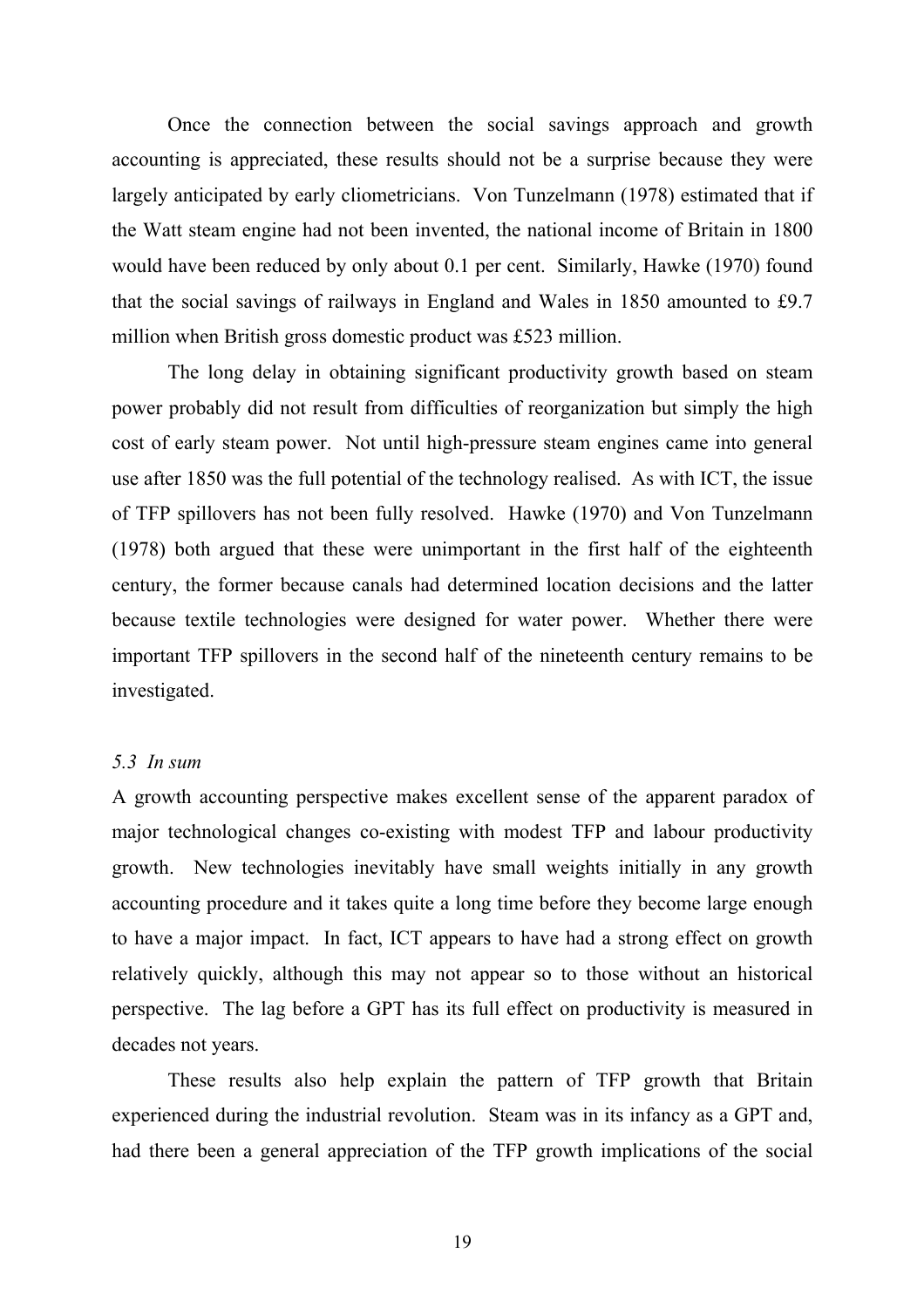savings calculations of Hawke and von Tunzelmann there might have been much less surprise that careful investigation of aggregate TFP growth shows it was quite modest until the second quarter of the nineteenth century.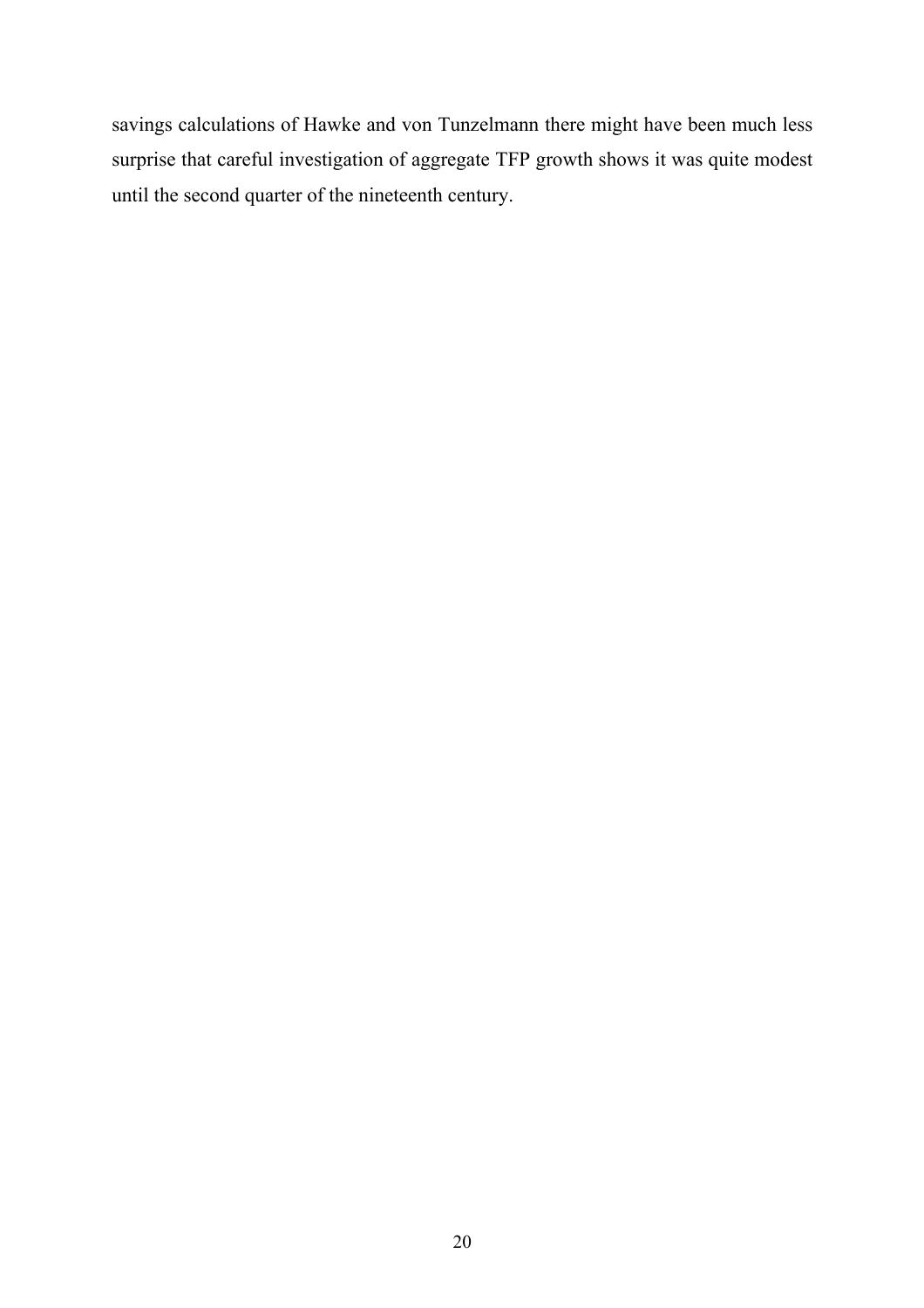#### **6. Conclusions**

A formidable array of historical growth accounting studies have been conducted and the conventional methodology is firmly established as a valuable diagnostic tool. A number of important lessons have become apparent but new research issues have also emerged.

Two main messages should be heeded. First, the estimate of TFP growth that results from standard growth accounting is not necessarily a good indicator of the contribution made by technological change to economic growth. The discrepancy can go either way and has varied considerably both over time and also across countries. Second, even the most powerful new technologies have modest impacts on productivity growth in their early stages. This is easily understood in the context of growth accounting which makes explicit the weights to be attached to new types of capital and production.

Two main research needs have also been identified. First, attention needs to be paid to developments in growth economics that potentially imply the need for revised methods of growth accounting. The main issues concern the embodiment of new technology in capital goods rather than externalities to physical and human capital accumulation. Second, more serious attention needs to be given to the specification of the assumed production function and, especially, the role of scale economies. This suggests that economic historians may need to turn more to econometric methods in future rather than imposing Cobb-Douglas production function assumptions on the data.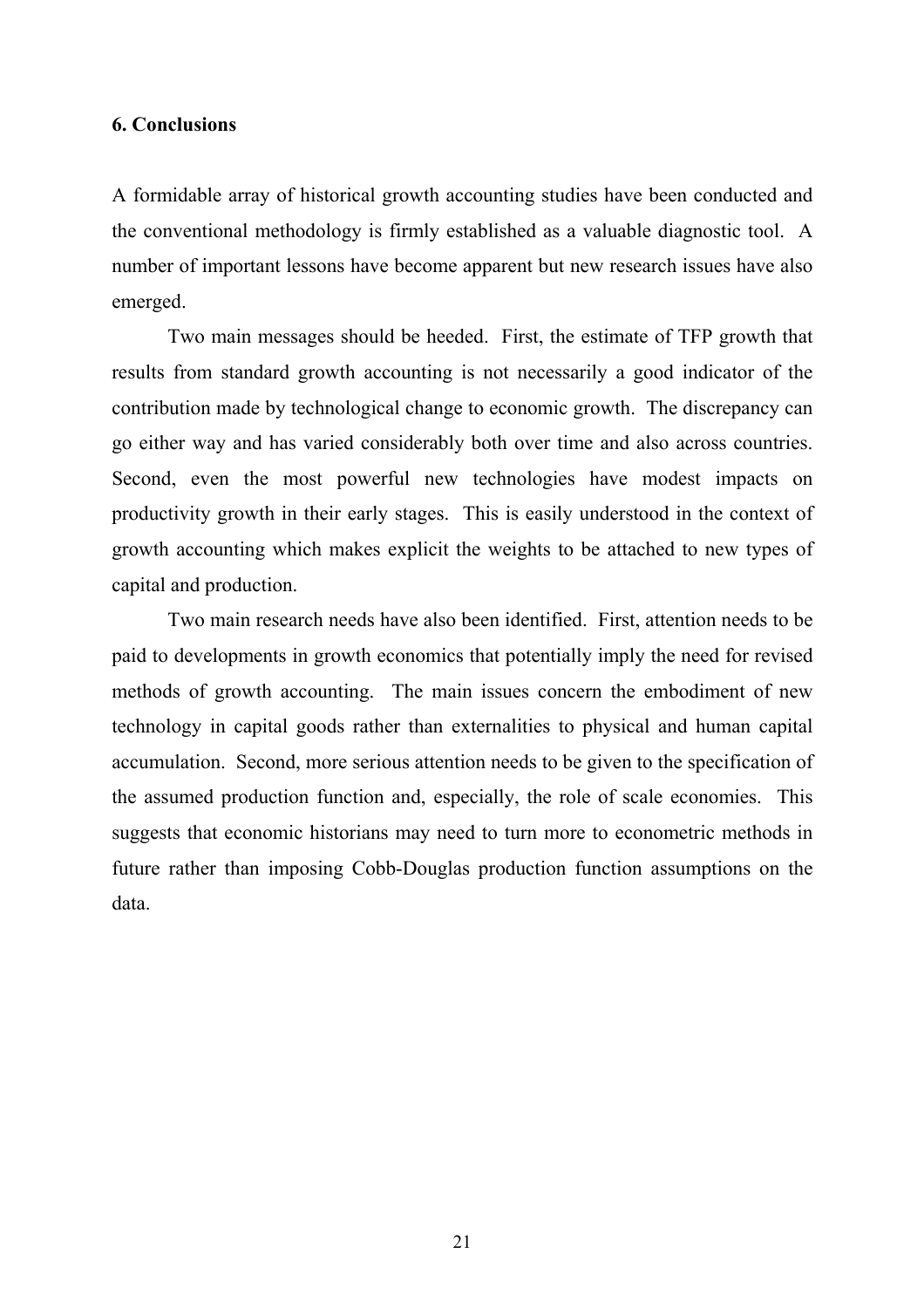#### **References**

- ABRAMOVITZ, M. (1956). Resource and output trends in the United States since 1870. *American Economic Review Papers and Proceedings* **46**, pp. 5-23.
- ABRAMOVITZ, M. (1993). The search for the sources of growth: areas of ignorance, old and new. *Journal of Economic History* **53**, 217-243.
- ABRAMOVITZ, M. and DAVID, P. A. (1999). American macroeconomic growth in the era of knowledge-based progress: the long-run perspective. Stanford Institute for Economic Policy Research Discussion Paper no. 99-3.
- ANTRAS, P. and VOTH, H-J. (2003). Factor prices and productivity growth during the British industrial revolution. *Explorations in Economic History* **40**, pp. 52-77.
- BARRO, R. J. (1999). Notes on growth accounting. *Journal of Economic Growth* **4**, pp. 119-137.
- BASU, S., FERNALD, J. G., OULTON, N. and SRINIVASAN, S. (2003). The case of the missing productivity growth. *NBER Macroeconomics Annual*, forthcoming.
- BOSKIN, M. J., DULBERGER, E. R., GORDON, R. J., GRILICHES, Z. and JORGENSON, D. W. (1996), *Toward a more accurate measure of the cost of living*. Washington, DC: Final report to the Senate Finance Committee.
- BROADBERRY, S. N. (1998). How did the United States and Germany overtake Britain ?: a sectoral analysis of comparative productivity levels, 1870-1990. *Journal of Economic History* **58**, pp. 375-407.
- BRYNJOLFSSON, E. and HITT, L. M. (2000). Beyond computation: information technology, organizational transformation and business performance. *Journal of Economic Perspectives* 14(4), pp. 23-48.
- COHEN, D. and SOTO, M. (2001). Growth and human capital: good data, good results. CEPR Discussion Paper no. 3025.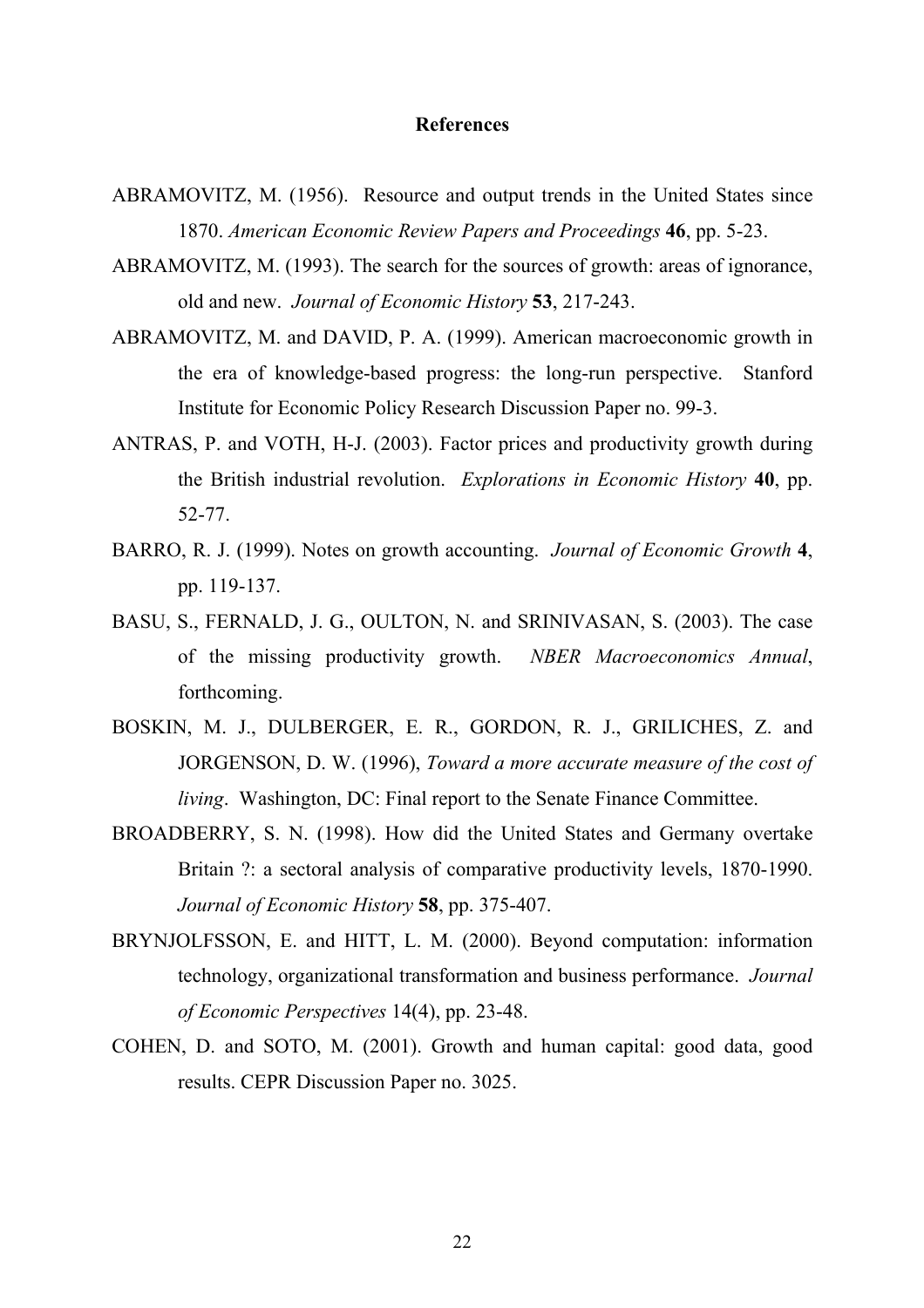- COLLINS, S. M. and BOSWORTH, B. P. (1996). Economic growth in east Asia: accumulation versus assimilation. *Brookings Papers on Economic Activity* **2**, pp. 135-203.
- COSTA, D. L. (2001). Estimating real income in the United States from 1888 to 1994: correcting CPI bias using Engel curves. *Journal of Political Economy* 109, 1288-1310.
- CRAFTS, N. (2003). Steam as a general purpose technology: a growth accounting perspective. LSE Working Paper in Economic History no. 73.
- CRAFTS, N. (2004). Long run growth. In R. Floud and P. Johnson (eds.), *The Cambridge Economic History of Britain since 1700*, vol. 2. Cambridge: Cambridge University Press.
- CRAFTS, N. F. R. and HARLEY, C. K. (1992). Output growth and the British industrial revolution: a restatement of the Crafts-Harley view. *Economic History Review* **45**, pp. 703-730.
- CRAFTS, N. and MILLS, T. C. (2001). TFP growth in British and German manufacturing, 1950-1996. CEPR Discussion Paper no. 3078.
- DAVID, P. A. and WRIGHT, G. (1999). Early twentieth century productivity growth dynamics: an inquiry into the economic history of 'our ignorance'. University of Oxford Discussion Papers in Economic History no. 33.
- DENISON, E. F. (1967). *Why Growth Rates Differ*. Washington, DC: Brookings **Institution**
- FOGEL, R. W. (1964). *Railroads and American Economic Growth: Essays in Econometric History*. Baltimore: Johns Hopkins University Press.
- FOGEL, R. W. (1979). Notes on the social saving controversy. *Journal of Economic History* **39**, pp. 1-54
- FOREMAN-PECK, J. (1991). Railways and late Victorian economic growth. In J. Foreman-Peck (ed.), *New Perspectives on the Victorian Economy*. Cambridge: Cambridge University Press.
- HAUSMAN, J. (2003). Sources of bias and solutions to bias in the consumer price index. *Journal of Economic Perspectives* **17**(1), 23-44.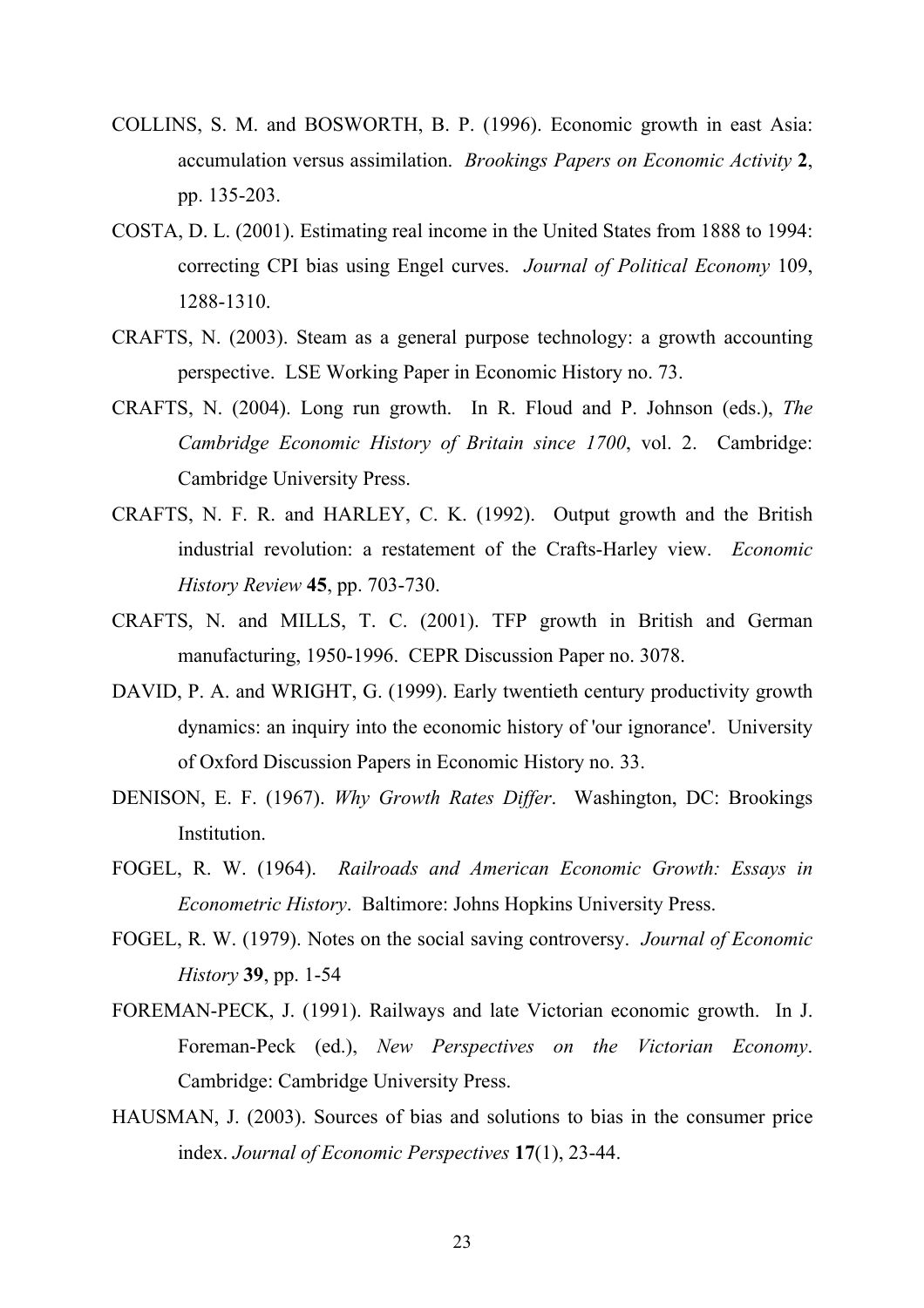- HAWKE, G, R, (1970). *Railways and Economic Growth in England and Wales, 1840-1870*. Oxford: Clarendon Press.
- JARA-DIAZ, S. R. (1986). On the relation between users' benefits and the economic effects of transportation activities. *Journal of Regional Science* **26**, pp. 379- 391.
- JORGENSON, D. W. and GRILICHES, Z. (1967). The explanation of productivity change. *Review of Economic Studies* **34**, pp. 349-383.
- KRUEGER, A. and LINDAHL, M. (2000). Education for growth: why and for whom. NBER Working Paper no. 7591.
- KUZNETS, S. S. (1966). *Modern Economic Growth*. New Haven: Yale University Press.
- LIPSEY, R. G., BEKAR, C. and CARLAW, K. (1998). What requires explanation ? In E. Helpman (ed.), *General Purpose Technologies and Economic Growth*. Cambridge, Mass.: MIT Press.
- McCLOSKEY, D. N. (1981). The industrial revolution 1780-1860: a survey. In R. Floud and D. McCloskey (eds.), *The Economic History of Britain since 1700*, vol. 1. Cambridge: Cambridge University Press.
- MADDISON, A. (1991). *Dynamic Forces in Capitalist Development*. Oxford: Oxford University Press.
- MADDISON, A. (1996). Macroeconomic accounts for European countries. In B. van Ark and N. Crafts (eds.), *Quantitative Aspects of Postwar European Economic Growth*. Cambridge: Cambridge University Press.
- MORRISON, C. J. (1993). *A Microeconomic Approach to the Measurement of Economic Performance*. New York: Springer-Verlag.
- OLINER, S. D. and SICHEL, D. E. (2000). The resurgence of growth in the late 1990s: is information technology the story ?. *Journal of Economic Perspectives*, **14**(4), pp. 3-22.
- OLINER, S. D. and SICHEL, D. E. (2002). Information technology and productivity: where are we now and where are we going ?. Mimeo, Federal Reserve Board.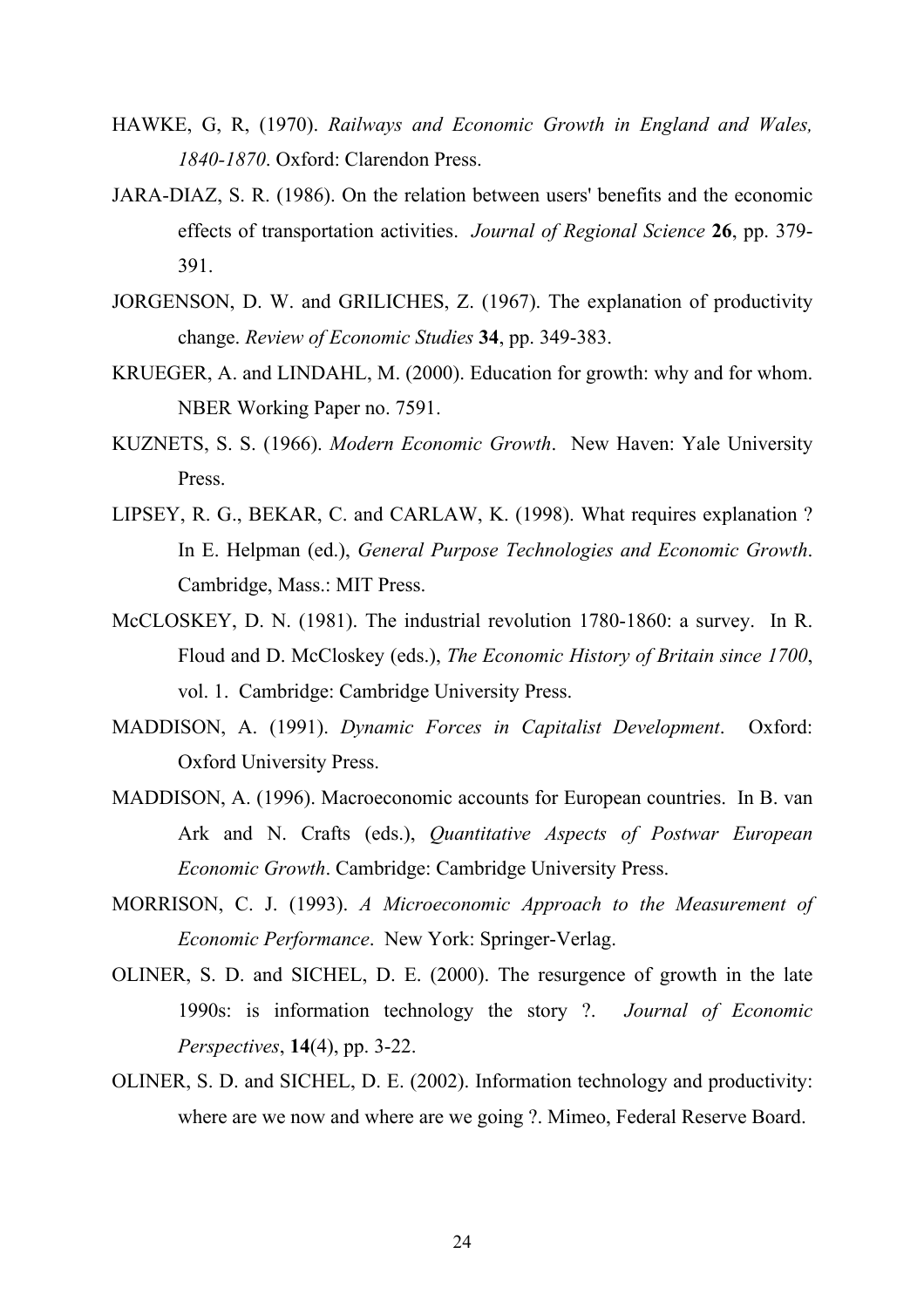- OULTON, N. (2002). ICT and productivity growth in the United Kingdom. *Oxford Review of Economic Policy* **18**, 363- 379.
- OULTON, N. and YOUNG, G. (1996). How high is the social rate of return to investment ?. *Oxford Review of Economic Policy* **12**(2), pp. 48-69.
- ROMER, P. M. (1993). Idea gaps and object gaps in economic development. *Journal of Monetary Economics* **32**, pp. 543-573.
- ROSSI, N. and TONIOLO, G. (1996). Italy. In N. Crafts and G. Toniolo (eds.), *Economic Growth in Europe since 1945*. Cambridge: Cambridge University Press.
- STIROH, K. J. (2002). Information technology and the US productivity revival: what do the industry data say ? *American Economic Review* **92**, pp. 1559-1576.
- VON TUNZELMANN, G. N. (1978). *Steam Power and British Industrialization to 1860*. Oxford: Clarendon Press.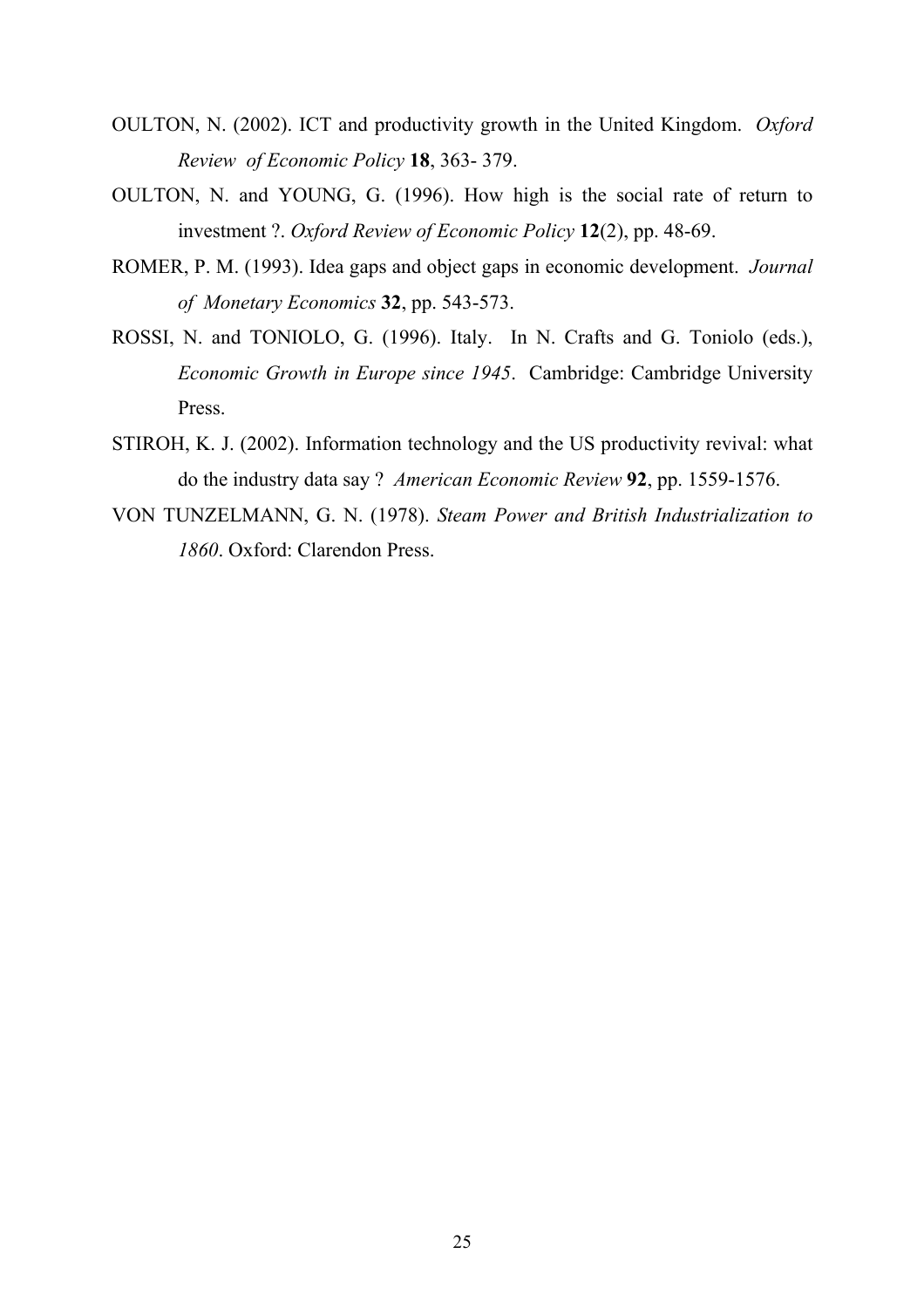#### **Tables**

|               | <b>Crude TFP</b> | <b>Education</b> | <b>Labour Productivity</b> |
|---------------|------------------|------------------|----------------------------|
| <b>USA</b>    |                  |                  |                            |
| 1800-1855     | 0.2              | 0.0              | 0.4                        |
| 1855-90       | 0.4              | 0.1              | 1.4                        |
| 1890-1927     | 1.5              | 0.2              | 2.0                        |
| 1929-66       | 2.1              | 0.4              | 2.5                        |
| 1966-89       | 0.7              | 0.3              | 1.2                        |
| <b>UK</b>     |                  |                  |                            |
| 1780-1831     | 0.3              | 0.0              | 0.4                        |
| 1831-73       | 0.8              | 0.3              | 1.2                        |
| 1873-1913     | 0.5              | 0.3              | 0.9                        |
| 1913-50       | 0.7              | 0.3              | 1.6                        |
| 1950-73       | 1.4              | 0.2              | 3.1                        |
| 1973-92       | 1.1              | 0.4              | 2.0                        |
| 1950-73       |                  |                  |                            |
| France        | 3.4              | 0.4              | 5.0                        |
| West Germany  | 3.5              | 0.2              | 6.0                        |
| Japan         | 4.1              | 0.5              | 7.4                        |
| 1973-92       |                  |                  |                            |
| France        | 1.3              | 0.7              | 2.6                        |
| West Germany  | 1.6              | 0.1              | 2.6                        |
| Japan         | 1.5              | 0.5              | 3.3                        |
| 1960-1994     |                  |                  |                            |
| East Asia     | 1.7              | 0.6              | 4.2                        |
| South Asia    | 1.2              | 0.3              | 2.3                        |
| Africa        | $-0.5$           | 0.2              | 0.3                        |
| Latin America | 0.6              | 0.4              | 1.5                        |

### **Table 1. Contribution of TFP to Labour Productivity Growth** (% per year)

*Sources*: USA: Abramovitz and David (1999); UK: 1780-1913: Crafts (2004); 1913-92: Maddison (1996); France, West Germany & Japan: Maddison (1996); Africa, Asia, Latin America: Collins and Bosworth (1996).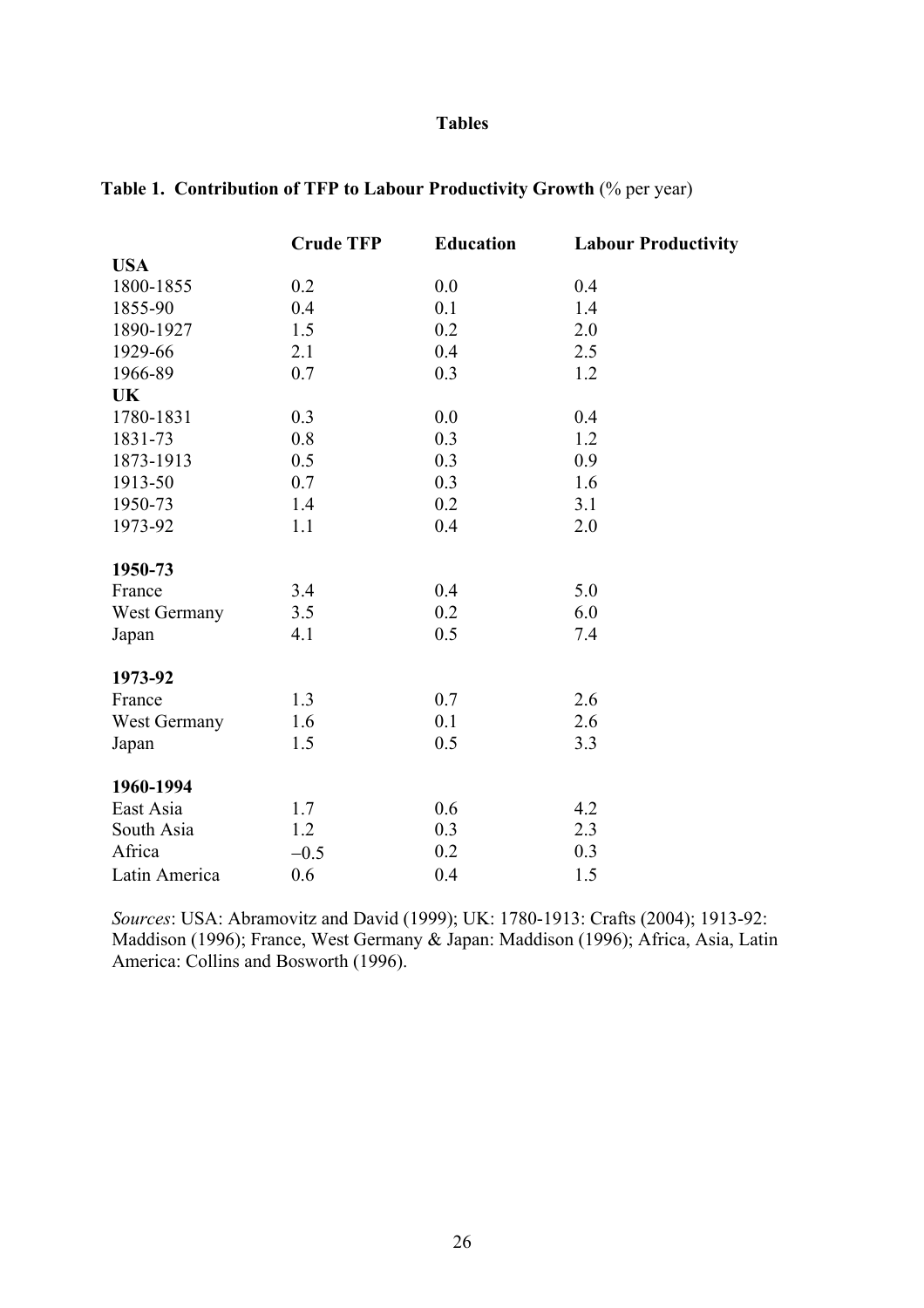## **Table 2. Decomposing TFP Growth** (% per year)

|                                  | France           | Germany | Japan | UK      |
|----------------------------------|------------------|---------|-------|---------|
| 1913-1950                        |                  |         |       |         |
| GDP/Hour Worked                  | 1.91             | 1.04    | 2.61  | 1.57    |
| <b>Total Factor Productivity</b> | 0.67             | 0.28    | 0.67  | 0.35    |
| Catch-Up Effect                  | 0.00             | 0.00    | 0.00  | 0.00    |
| Foreign Trade Effect             | 0.03             | $-0.13$ | 0.05  | 0.01    |
| <b>Structural Effect</b>         | 0.04             | 0.20    | 0.40  | $-0.04$ |
| Scale Effect                     | 0.03             | 0.04    | 0.07  | 0.04    |
| Unexplained                      | 0.57             | 0.17    | 0.15  | 0.34    |
| Per cent unexplained             | 30               | 16      | 6     | 22      |
| 1950-1973                        |                  |         |       |         |
| GDP/Hour Worked                  | 5.01             | 5.99    | 7.36  | 3.07    |
| <b>Total Factor Productivity</b> | 3.06             | 3.28    | 3.62  | 1.25    |
| Catch-Up Effect                  | 0.46             | 0.62    | 0.98  | 0.08    |
| Foreign Trade Effect             | 0.37             | 0.48    | 0.53  | 0.32    |
| <b>Structural Effect</b>         | 0.36             | 0.36    | 1.22  | 0.10    |
| <b>Scale Effect</b>              | 0.15             | 0.18    | 0.28  | 0.09    |
| Unexplained                      | 1.72             | 1.64    | 0.61  | 0.66    |
| Per cent unexplained             | 34               | 27      | 8     | 21      |
| 1973-1992                        |                  |         |       |         |
| GDP/Hour Worked                  | 2.58             | 2.57    | 3.33  | 1.99    |
| <b>Total Factor Productivity</b> | 0.65             | 1.53    | 1.21  | 0.63    |
| Catch-Up Effect                  | 0.31             | 0.31    | 0.39  | 0.20    |
| Foreign Trade Effect             | 0.12             | 0.15    | 0.09  | 0.15    |
| <b>Structural Effect</b>         | 0.15             | 0.17    | 0.20  | $-0.09$ |
| <b>Scale Effect</b>              | 0.07             | 0.07    | 0.11  | 0.05    |
| Unexplained                      | 0.00             | 0.83    | 0.42  | 0.32    |
| Per cent unexplained             | $\boldsymbol{0}$ | 32      | 13    | 16      |

*Sources*: derived from Maddison (1991) (1996). NB: TFP is a 'refined' masure, i.e., education is taken out and accounted for in factor input growth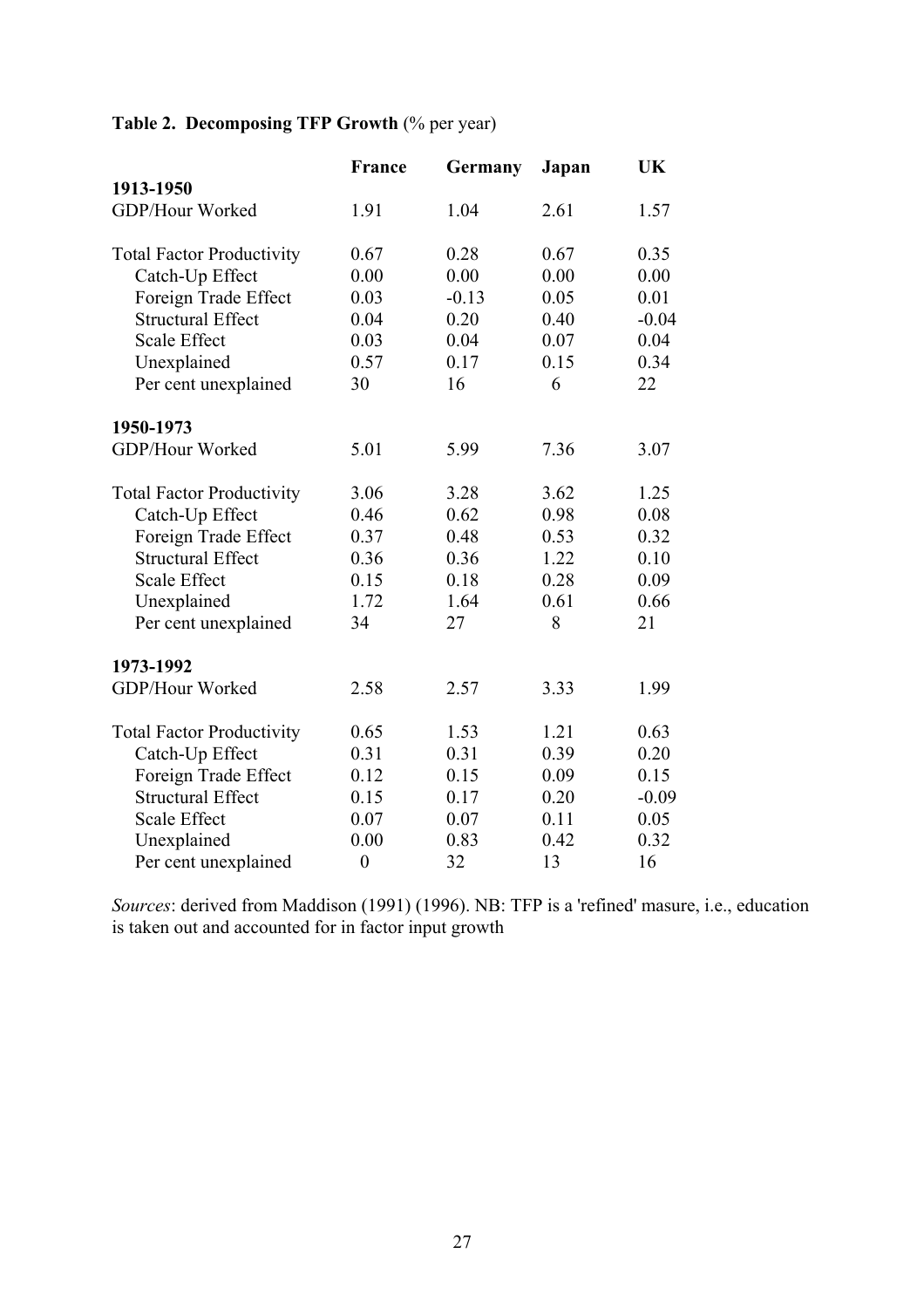### **Table 3. CPI Bias in the United States** (% per year)

| 1888/90-1917/19 | $-01$ |
|-----------------|-------|
| 1917/19-1935/6  | 0.7   |
| 1960-72         | 04    |
| 1972-82         | 2.7   |
| 1982-94         | 06    |

*Source*: Costa (2001).

#### **Table 4. Contributions to Labour Productivity Growth in US Non-Farm Business Sector, 1974-2001** (% per year)

|                                   | 1974-90 | 1991-5 | 1996-2001 |
|-----------------------------------|---------|--------|-----------|
| Capital Deepening                 | 0.77    | 0.52   | 1.19      |
| <b>ICT</b> Capital                | 0.41    | 0.46   | 1.02      |
| Other                             | 0.36    | 0.06   | 0.17      |
| <b>TFP</b>                        | 0.59    | 1.02   | 1.24      |
| <b>ICT</b> Sector                 | 0.27    | 0.41   | 0.77      |
| Other                             | 0.32    | 0.61   | 0.47      |
| <b>Labour Productivity Growth</b> | 1.36    | 1.54   | 2.43      |
| Memorandum Items                  |         |        |           |
| ICT Capital Income $(\% )$        | 3.3     | 5.3    | 6.3       |
| ICT Sector Output Share (%)       | 1.4     | 1.9    | 2.5       |

*Source*: Oliner and Sichel (2002); labour quality is included in other TFP.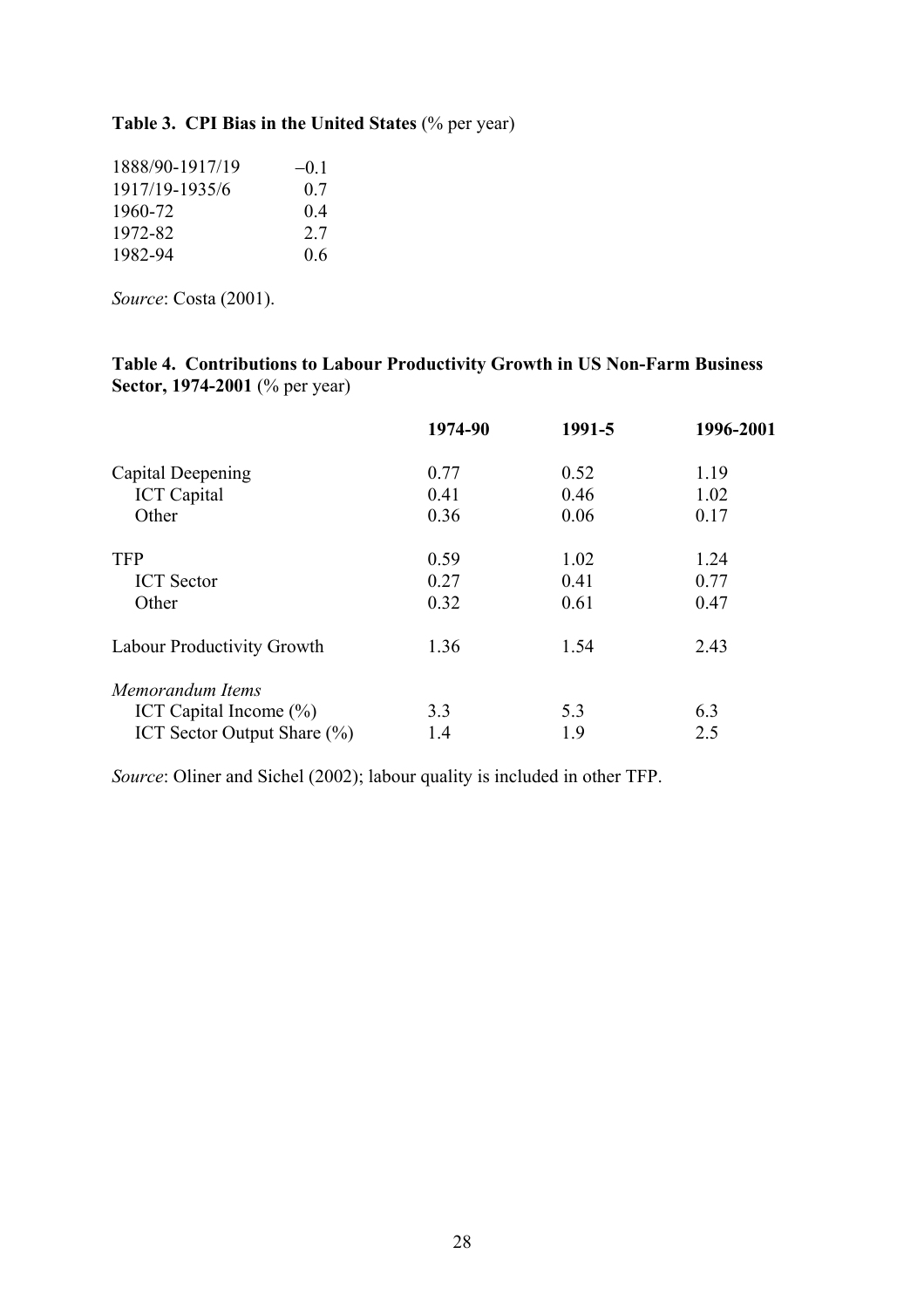|                            | 1760-1800 | 1800-30 | 1830-50 | 1850-70 | 1870-1910 |
|----------------------------|-----------|---------|---------|---------|-----------|
| Capital Deepening          |           |         |         |         |           |
| <b>Steam Engines</b>       | 0.004     | 0.02    | 0.02    | 0.06    | 0.09      |
| Railways                   |           |         | 0.14    | 0.12    | 0.01      |
| <b>TFP</b>                 |           |         |         |         |           |
| <b>Steam Engines</b>       | 0.005     | 0.00    | 0.02    | 0.06    | 0.05      |
| Railways                   |           |         | 0.02    | 0.14    | 0.06      |
| Total                      | 0.01      | 0.02    | 0.20    | 0.38    | 0.21      |
| Memoranda (%GDP)           |           |         |         |         |           |
| Engine Income Share        | 0.1       | 0.4     | 0.5     | 1.2     | 2.2       |
| Rail Income Share          |           |         | 0.6     | 2.1     | 2.7       |
| <b>Steam Social Saving</b> | 0.2       | 0.0     | 0.3     | 1.2     | 1.8       |
| Rail Output Share          |           |         | 1.0     | 4.0     | 6.0       |

**Table 5. Contributions to British Labour Productivity Growth from Steam Power.** (% per year)

*Source*: Crafts (2003). The social savings of steam engines are used to estimate the TFP growth contribution.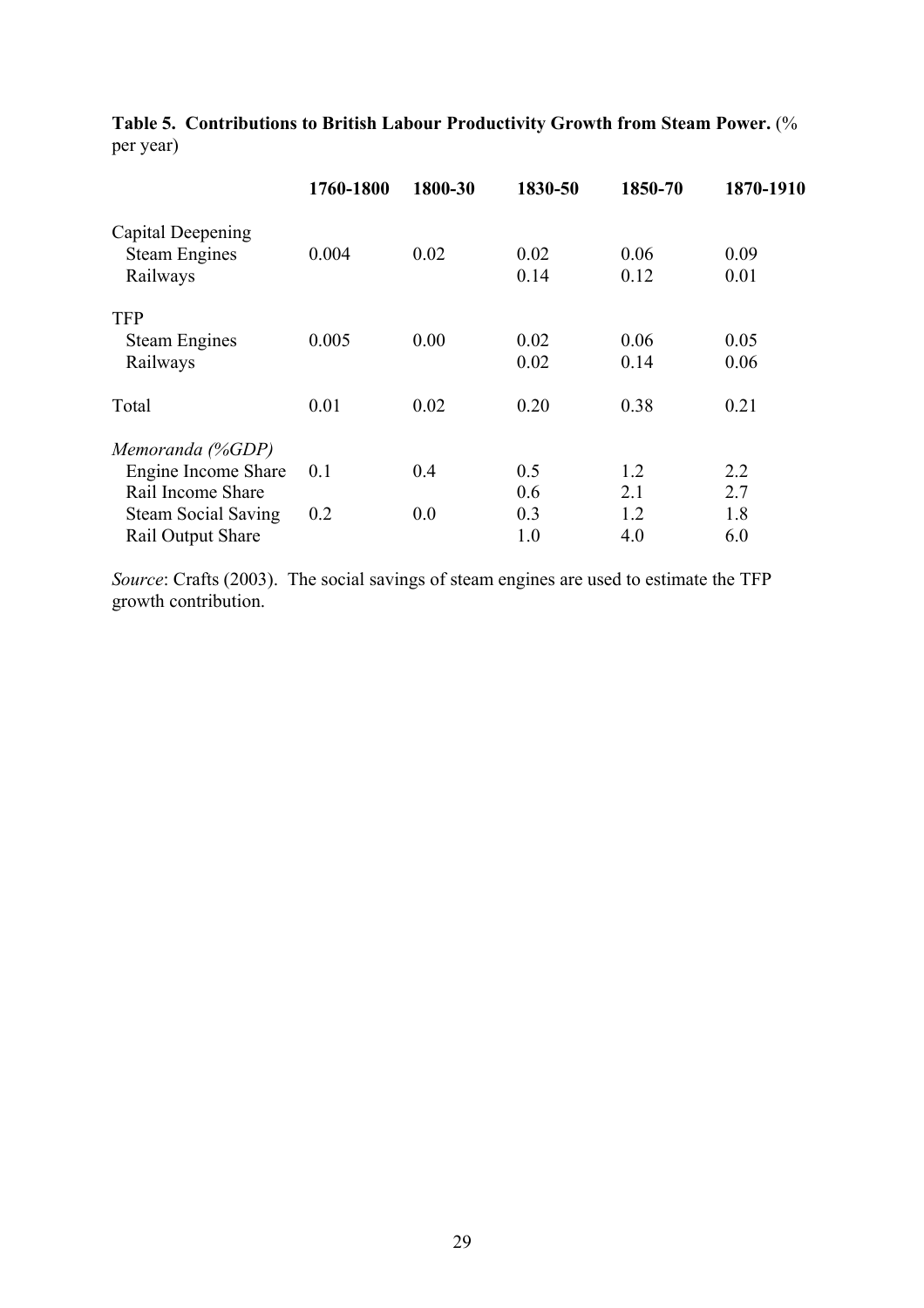### **LONDON SCHOOL OF ECONOMICS ECONOMIC HISTORY DEPARTMENT WORKING PAPERS**

(from 2001 onwards) For a full list of titles visit our webpage at <http://www.lse.ac.uk/>

| <b>WP62</b>      | The formation of "Modern" Economics: Engineering and Ideology<br>Mary S. Morgan                                                                |
|------------------|------------------------------------------------------------------------------------------------------------------------------------------------|
| <b>WP63</b>      | Careers for the unskilled in the Great Eastern Railway Company,<br>1870-1913<br><b>Peter Howlett</b>                                           |
| <b>WP64</b>      | The Limits of Social Democracy? Tax and spend under Labour, 1974-<br>79<br>Tom Clark                                                           |
| WP <sub>65</sub> | Fiscal Exceptionalism: Great Britain and its European Rivals. From<br>Civil War to Triumph at Trafalgar and Waterloo<br>Patrick K. O'Brien     |
| WP <sub>66</sub> | Britannia Ruled the Waves<br>Timothy Leunig                                                                                                    |
| 2002             |                                                                                                                                                |
| <b>WP67</b>      | Precocious British Industrialization: A General Equilibrium<br>Perspective<br>N. F. R. Crafts and C. Knick Harley                              |
| <b>WP68</b>      | Social Insurance Regimes: crises and 'reform' in the Argentine and<br>Brazil, since c. 1900<br>Colin M. Lewis and Peter Lloyd-Sherlock         |
| <b>WP69</b>      | Can profitable arbitrage opportunities in the raw cotton market explain<br>Britain's continued preference for mule spinning?<br>Timothy Leunig |
|                  |                                                                                                                                                |